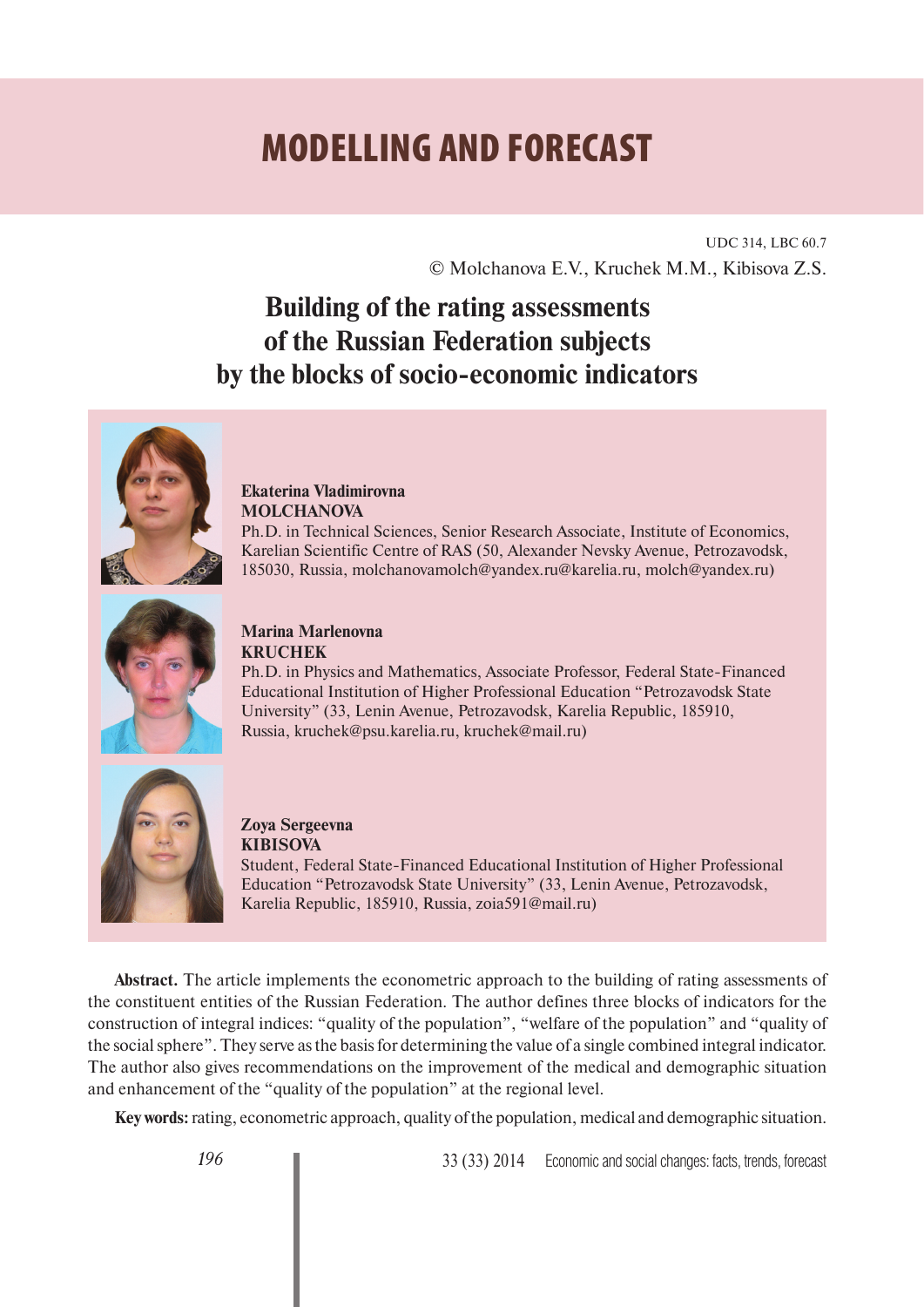The quality of the population is a certainty inseparable from the life of the population and arising from the very fact of its existence, an integral part of more private properties possessed by the population and appeared in the interaction with different phenomena in the world [1]. The idea about the population quality is based on the following data: demographic and health indicators (fertility, mortality, morbidity, life expectancy); level of education (share of population with secondary and higher education, average duration of the study); skill level. This research focuses on demographic and health indicators, as they are key indicators of the population quality reflecting physical, mental and social health of the nation.

The population quality has a direct impact on future generations, that is why the complex of economic, social, health and ecological measures aimed at preventing adverse trends is required even today. Success can not be achieved only due to the efforts being taken in a health sector. As the largest country, Russia has recently been giving ground in the number and quality of the population. The number of RF resident population on January 1, 2012 was 143.1 million, of which 105.7 million people (73.9%) are citizens and 37.4 million (26%) – rural inhabitants. For the 1990– 2011 period the population has declined by 5.3 million people.

Despite significant increases in life expectancy (LE) of the population in 2005–2011 (from 65.3 to 69.83 years), the Russian Federation is in line with Azerbaijan (68 years), Bolivia (66), Guatemala (69), leaving behind only the countries of Africa and several countries in Asia. The LE average in Russia is 11 years lower than in developed European countries, including men  $-15$  years, and women  $-8$  years. There are significant regional differences. So, LE in federal districts differs almost by 5 years. The highest indices of life expectancy persist in the republics of the North Caucasus and Moscow. In these regions LE at birth exceeded 71 years for men and 79 – for women in 2011. The lowest life expectancy of both men and women is in the Tuva Republic and Chukotka Autonomous Okrug (men – 56 years, women  $-66$  years).

According to the Rosstat data [10], the 2006–2012 period witnessed a slight decrease in the population mortality, including that from accidents, poisoning, injuries. Taking it into account we can see that the Russians three times more often die from external causes than the population in EU countries. Of all the decedent almost 30% are persons of working age (over 560 thousand people per year), 80% of them are men.

The Russian population is not only declining, but it is becoming less and less healthy. Demographic data indicate a population crisis and a worsening crisis in public health. According to N.M. Rimashevskaya, serious problems are related not only to the quantity but also the quality of the population, to the gene pool state as a basis for development of society and the state. One can just consider physical, mental and social health of people, change in their moral standards [9].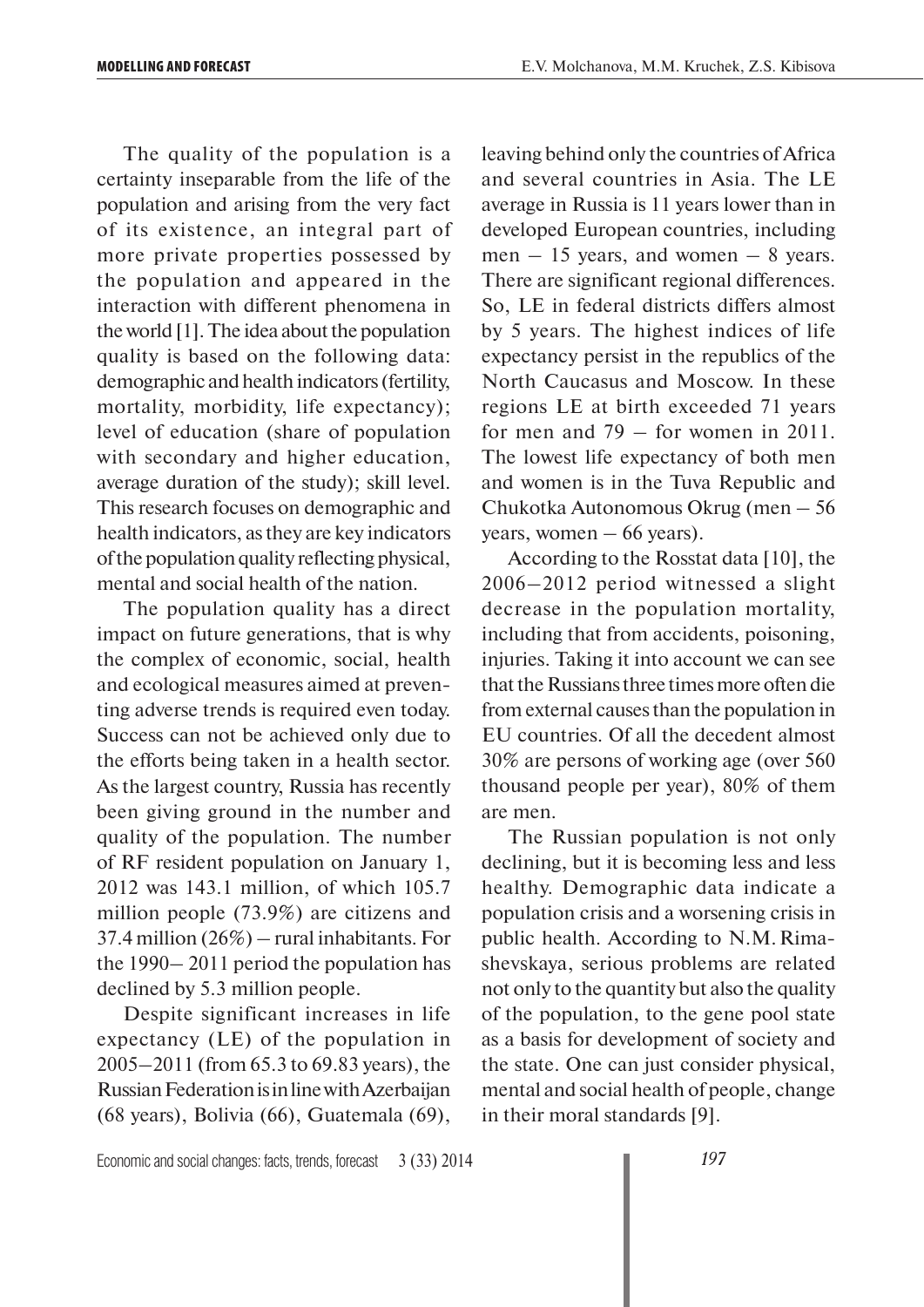Therefore, the territories rating by the indicators "Quality of the population", "Welfare" and "Quality of the social sphere" is a major challenge for the scientific community as it promotes socio-economic and political decisions to stabilize and improve the situation at the regional level. The problem is difficult due to its interdisciplinary character; its solution requires the use of special methods of mathematical statistics and simulation.

The rating is a set of objects or phenomena, put in order by an index or ordinal indicator that shows the importance, significance, prevalence, popularity and other similar qualities of that object or phenomenon, as well as the method of this ordering. The examples can be the following: credit rating, banks rating, investment rating of regions, etc. [4, 6, 7, 8].

For example, the rating Agency "RIA Rating" has proposed a rating method, based on a comprehensive analysis of the socio-economic situation in RF subjects. Analyzed indicators are conditionally divided into four groups-subsets: a scale of economy, efficiency of economy, a public sector and a social sphere.

It ranks RF subjects in descending order by the value of integral rating points. The integral rating point for each region is calculated in three stages. The first stage identifies a rating point of separate indicators, the second stage – a rating point of the indicators group and the third – an integral rating point of the RF subject. The rating point of the RF subject for each indicator is calculated in the interval from

100 to 1 by processing multiple values of this indicator for all RF subjects so that the region with the best indicator value scores 100 points, and the worst  $-1$ . However, the rating point calculation involves not only the rank of each RF subject by this indicator, but also the extent of the gap with the best result. The rating point of the indicators group is considered as the average of rating points of all members of the indicators group. The integral rating of the RF subject is calculated as a geometric mean of rating points of the indicators groups [6, 7].

Nowadays ratings are very popular, but very little attention is paid to building the rating based on demographic and health indicators and its relation to the socioeconomic indicators [4, 6, 7, 8]. This research uses the method of S.A. Aivazyan, a detailed description of the algorithm and interpretation of results is presented in the work [1]. The Rosstat data for 2012 serve as an information base. The article discloses main stages of the calculation and obtained results.

**Stage 1.** The preliminary analysis singles out indicators to calculate indices "Quality of the population", "Welfare" and "Quality of the social sphere". They are presented in *table 1* (a post test set of separate indicators) [3, 5].

**Stage 2.** The second research stage typifies measurement scales of all analyzed variables in the following way:

1. If the initial indicator (separate indicator)  $x$  is associated with the analyzed integral property "Quality of the popu-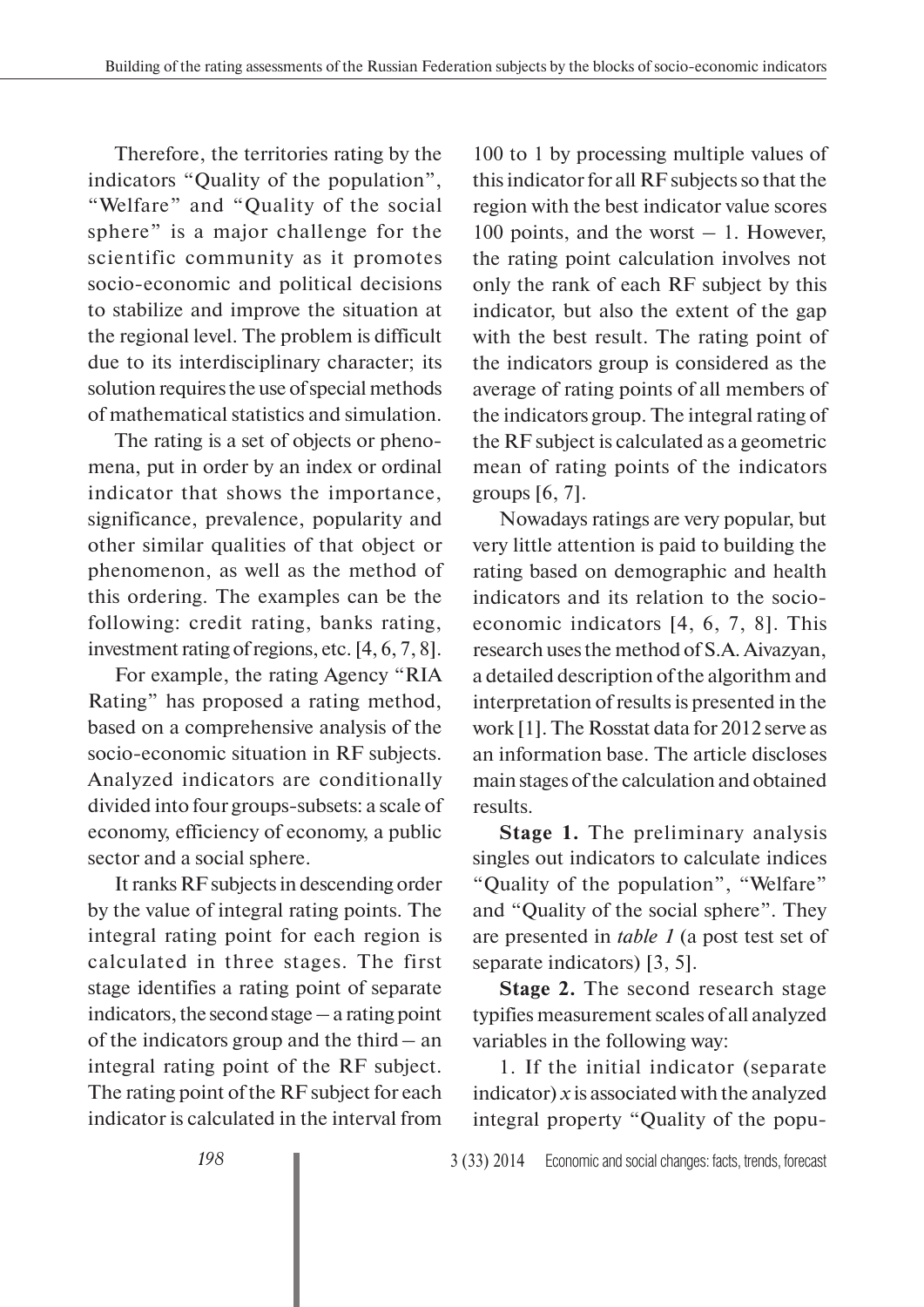| Block                                  | Indicators                                                                                                 |
|----------------------------------------|------------------------------------------------------------------------------------------------------------|
|                                        | Life expectancy at birth (both sexes)                                                                      |
|                                        | Number of deaths before the age of 1 per 1 thousand born alive (infant mortality)                          |
|                                        | Mortality from infectious and parasitic diseases (number of deaths per 100 thousand people)                |
|                                        | Mortality from neoplasms (number of deaths per 100 thousand people)                                        |
|                                        | Mortality from diseases of the cardiovascular system (number of deaths per 100 thousand people)            |
|                                        | Mortality from respiratory diseases (number of deaths per 100 thousand people)                             |
|                                        | Mortality from diseases of the digestive system (number of deaths per 100 thousand people)                 |
|                                        | Mortality from accidents, traumas and poisonings (number of deaths per 100 thousand people)                |
|                                        | Number of the disabled (per 1 thousand people)                                                             |
| Block 1 "Quality of<br>the population" | Contingent of patients with mental disorders and behavioral disorders (per 100 thousand people)            |
|                                        | Contingent of patients with alcoholism and alcohol psychosis (per 100 thousand people)                     |
|                                        | Contingent of drug addicts (per 100 thousand people)                                                       |
|                                        | Contingent of inhalants addicts (per 100 thousand people)                                                  |
|                                        | Contingent of patients with syphilis (per 100 thousand people)                                             |
|                                        | Education level of the population (per 1 thousand population aged 15 and over, who have reported that they |
|                                        | have higher education, according to the 2010 All-Russia population census)                                 |
|                                        | Number of educational institutions of higher professional education                                        |
|                                        | Number of specialists with higher professional education                                                   |
|                                        | Number of students of educational institutions of higher professional education per 10 thousand people     |
|                                        | GRP per capita (rubles)                                                                                    |
|                                        | Per capita income (rubles)                                                                                 |
|                                        | Level of the cost of living (rubles)                                                                       |
|                                        | Ratio of per capita income and cost of living                                                              |
| Block 2 "Welfare"                      | Share of population with income below cost of living                                                       |
|                                        | Share of the total area of housing per 1 resident (square meters)                                          |
|                                        | New housing supply per capita (square meters)                                                              |
|                                        | Number of cars in private use (per 1 thousand people)                                                      |
|                                        | Share of dilapidated housing (%)                                                                           |
|                                        | Arrears of wages (million rubles)                                                                          |
|                                        | Number of registered crimes (per 100 thousand people)                                                      |
|                                        | Ratio of marriages and divorces (per 1 thousand marriages)                                                 |
|                                        | Level of economic activity of the population (%)                                                           |
| Block 3 "Quality of                    | Number of doctors per 10 thousand people                                                                   |
| the social sphere"                     | Number of nurses per 10 thousand people                                                                    |
|                                        | Number of hospital beds per 10 thousand people                                                             |
|                                        | Termination of pregnancy (abortion) per 1 thousand women                                                   |
|                                        | Number of theater spectators on 1 thousand people                                                          |
|                                        | Number of museum visitors per 1 thousand people                                                            |

|  | Table 1. System of indicators to calculate integral rating estimates |  |  |
|--|----------------------------------------------------------------------|--|--|
|  |                                                                      |  |  |

lation", "Welfare" and "Quality of the social sphere" and with the monotonically increasing dependence (i.e. the higher the x is, the higher the quality is), the value of the corresponding uniform variable  $\tilde{x}$  is calculated by the formula:

$$
\tilde{x} = \frac{x - x_{\min}}{x_{\max} - x_{\min}} \cdot N,
$$
\n(1)

where  $x_{\text{min}}$ ,  $x_{\text{max}}$  are the lowest (the worst) and the highest (the best) values of the initial indicator.

Economic and social changes: facts, trends, forecast 3 (33) 2014

*199*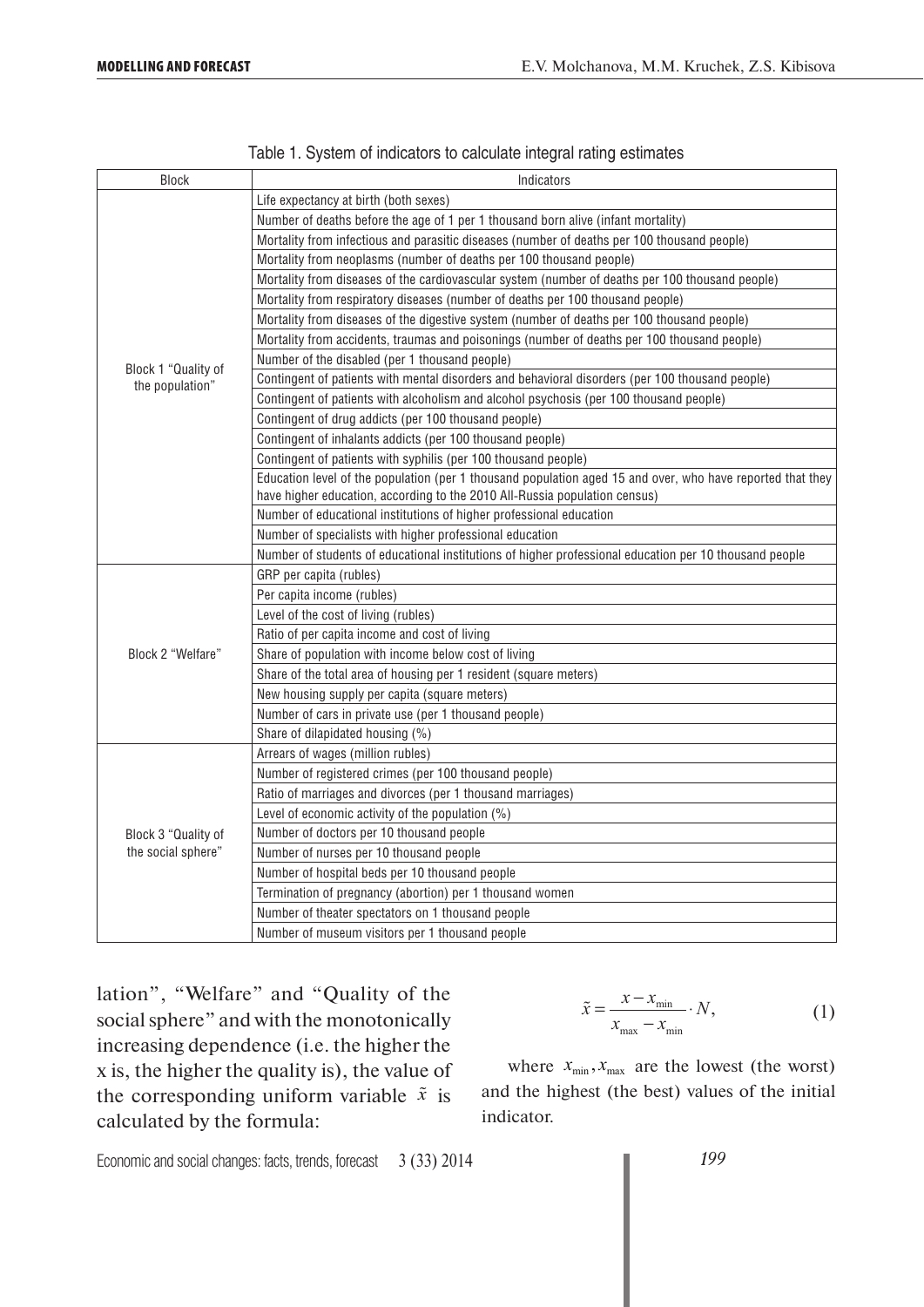2. If the initial indicator (separate indicator)  $x$  is associated with the analyzed integral property "Quality of the population", "Welfare" and "Quality of the social niches" and with the monotonically decreasing dependence (i.e. the higher the *x* is, the higher the quality is), the value corresponding to the uniform variable  $\cdot$ , is calculated by the formula:

$$
\tilde{x} = \frac{x_{\text{max}} - x}{x_{\text{max}} - x_{\text{min}}} \cdot N,\tag{2}
$$

where  $x_{\text{min}}$ ,  $x_{\text{max}}$  are the lowest (the worst) and the highest (the best) values of the initial indicator, *N=10*.

**Stage 3**. The method to calculate integral indicators by blocks includes several computational procedures. At first the method of principal components is implemented by the values of the post test set of separate indicators. The results are presented in *Table 2*.

The 50–55% threshold is chosen and the appropriate number of principal components for each block of variables is singled out for the indicator "accumulated percent of the explained variation". The calculations are conducted in the module "Factor analysis" of the statistical program Statistica 6.0.

The formation of block individual indicators and their weight coefficient for synthetic categories is presented in *tables 3, 4, 5*.

Depending on the number of principal components, the block contains either three or two sub-blocks of individual indicators. The criteria partition in subblocks is carried out on the basis of values of eigenvectors. The criteria number in the *j* sub-block is  $p_j$ . So, for the first sub-block of the block "Quality of the population", for the second  $-p_2 = 4$ , and third  $-p_3 = 5$ .

The weight  $w_s(j)$  coefficients for the *s* individual indicator of the *j* sub-block are defined by the components  $c_{ls}(j)$  of the first eigenvectors  $C_1(j) = (c_{11}(j), c_{12}(j), ..., c_{1p_i}(j))$  of the covariance matrix of the set of individual indicators  $(\tilde{x}^{(1)}(j), \tilde{x}^{(2)}(j),..., \tilde{x}^{(p_j)}(j))$  by the formula:

$$
w_{s}(j) = \begin{cases} c_{1s}(j) / \sum_{\nu=1}^{p_{j}} c_{1\nu}(j), & \text{if all... } c_{1\nu}(j), \\ c_{1s}^{2}(j) & \text{otherwise.} \end{cases}
$$
 (3)

| Table 2. Method of principal components for blocks                        |  |
|---------------------------------------------------------------------------|--|
| "Quality of the population", "Welfare" and "Quality of the social niches" |  |

| Number of main<br>component (j) | Eigenvalues $(\lambda_i^{(1)}, \lambda_i^{(2)}, \lambda_j^{(3)})$ | Percent of the variance explained<br>by the main component | Accumulated percent of<br>the explained variation |  |  |  |  |  |  |
|---------------------------------|-------------------------------------------------------------------|------------------------------------------------------------|---------------------------------------------------|--|--|--|--|--|--|
|                                 |                                                                   | Block 1 "Quality of the population"                        |                                                   |  |  |  |  |  |  |
|                                 | 4.84                                                              | 26.91                                                      | 26.91                                             |  |  |  |  |  |  |
|                                 | 3.12                                                              | 17.33                                                      | 44.24                                             |  |  |  |  |  |  |
| 3                               | 2.34                                                              | 13.00                                                      | 57.24                                             |  |  |  |  |  |  |
|                                 |                                                                   | Block 2 "Welfare"                                          |                                                   |  |  |  |  |  |  |
|                                 | 3.546                                                             | 39.403                                                     | 39.40                                             |  |  |  |  |  |  |
|                                 | 1.788                                                             | 19.865                                                     | 59.26                                             |  |  |  |  |  |  |
|                                 | Block 3 "Quality of the social sphere"                            |                                                            |                                                   |  |  |  |  |  |  |
|                                 | 3.164                                                             | 31.635                                                     | 31.63                                             |  |  |  |  |  |  |
| റ                               | 1.831                                                             | 18.315                                                     | 49.95                                             |  |  |  |  |  |  |

3 (33) 2014 Economic and social changes: facts, trends, forecast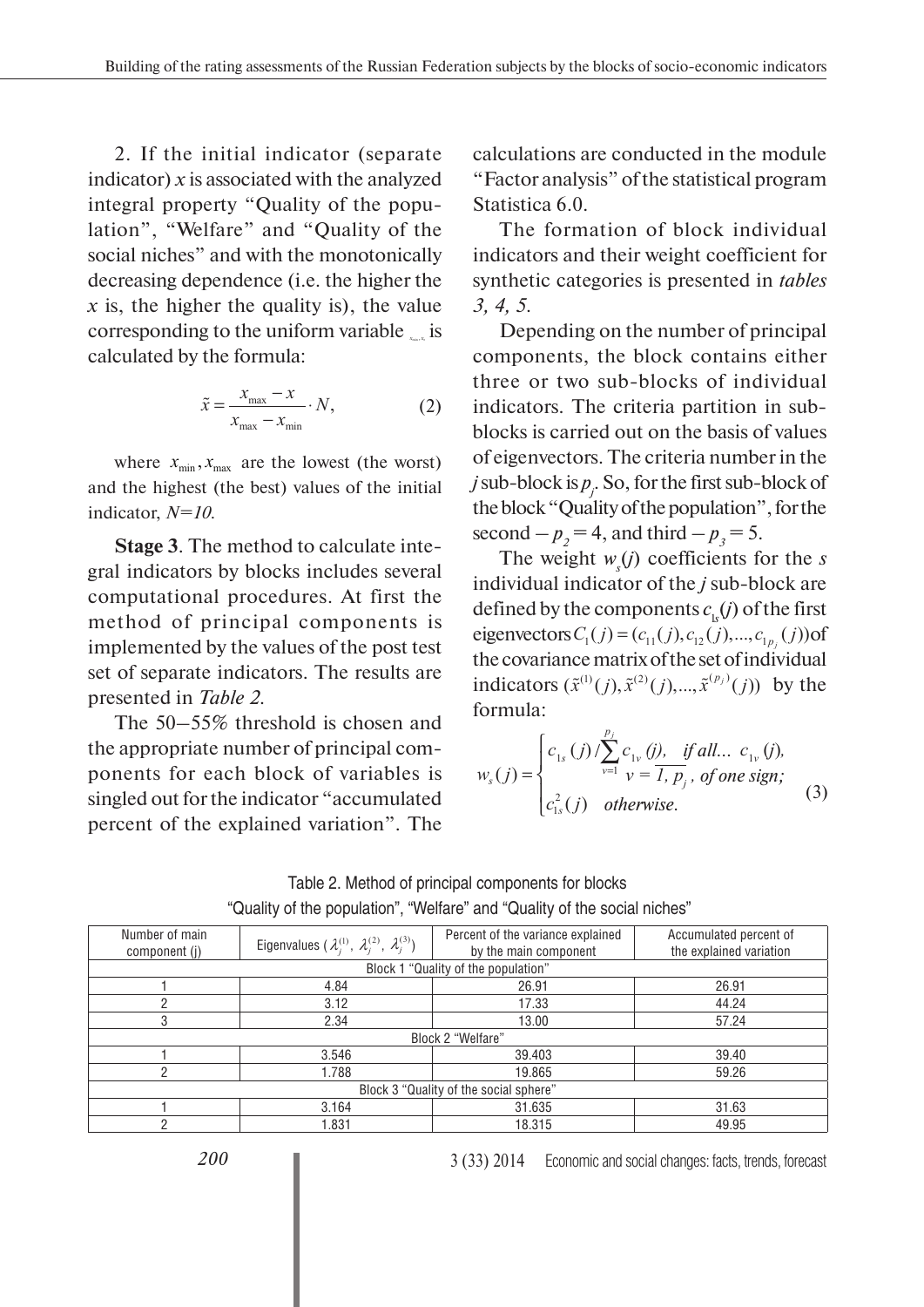| Sub-block 1                                                                                                                                                                                         |        | Sub-block 2                                                                                                       |        | Sub-block 3                                                                                              |        |  |
|-----------------------------------------------------------------------------------------------------------------------------------------------------------------------------------------------------|--------|-------------------------------------------------------------------------------------------------------------------|--------|----------------------------------------------------------------------------------------------------------|--------|--|
| Variables                                                                                                                                                                                           | Weighs | Variables                                                                                                         | Weighs | Variables                                                                                                | Weighs |  |
| Life expectancy at birth (both sexes)                                                                                                                                                               | 0.143  | Number of deaths<br>under 1 year per 1<br>thousand born alive                                                     | 0.394  | Mortality from infectious<br>and parasitic diseases<br>(number of deaths per<br>100 thousand people)     | 0.379  |  |
| Mortality from respiratory<br>diseases (number of deaths<br>per 100 thousand people)                                                                                                                | 0.100  | Mortality from neoplasms<br>(number of deaths per<br>100 thousand people)                                         | 0.344  | Mortality from diseases of<br>the cardiovascular system<br>(number of deaths per<br>100 thousand people) | 0.036  |  |
| Mortality from diseases of the<br>digestive system (number of<br>deaths per 100 thousand people)                                                                                                    | 0.105  | Contingent of inhalants<br>addicts (per 100<br>thousand people)                                                   | 0.054  | Number of the disabled<br>(per 1000)                                                                     | 0.132  |  |
| Mortality from external<br>causes (number of deaths<br>per 100 thousand people)                                                                                                                     | 0.136  | Number of students of<br>educational institutions of<br>higher professional education<br>(per 10 thousand people) | 0.209  | Contingents of drug addicts<br>(per 100 thousand people)                                                 | 0.296  |  |
| Contingents of patients with mental<br>disorders and behavioral disorders<br>(per 100 thousand people)                                                                                              | 0.065  |                                                                                                                   |        | Contingents of patients<br>with syphilis (per 100<br>thousand people)                                    | 0.156  |  |
| Contingents of patients with<br>alcoholism and alcohol psychosis<br>(per 100 thousand people)                                                                                                       | 0.107  |                                                                                                                   |        |                                                                                                          |        |  |
| Education level of the population<br>(per 1 thousand population<br>aged 15 and over who have<br>reported that they have higher<br>education, according to the 2010<br>All-Russia population census) | 0.107  |                                                                                                                   |        |                                                                                                          |        |  |
| Number of educational institutions<br>of higher professional education                                                                                                                              | 0.118  |                                                                                                                   |        |                                                                                                          |        |  |
| Number of specialists with<br>higher professional education                                                                                                                                         | 0.118  |                                                                                                                   |        |                                                                                                          |        |  |

## Table 3. Block individual indicators and their weight coefficients for the block "Quality of the population"

## Table 4. Block individual indicators and their weight coefficients for the block "Welfare"

| Sub-block 1                                                     |        | Sub-block 2                                                          |        |
|-----------------------------------------------------------------|--------|----------------------------------------------------------------------|--------|
| Variables                                                       | Weighs | Variables                                                            | Weighs |
| GRP per capita, rubles                                          | 0.180  | Cost of living (rubles)                                              | 0.068  |
| Per capita income (rubles)                                      | 0.179  | Share of the total area of housing per<br>1 resident (square meters) | 0.389  |
| Ratio of per capita income and the cost of living               | 0.214  | Share of dilapidated housing (%)                                     | 0.542  |
| Share of population with income<br>below the cost of living (%) | 0.158  |                                                                      |        |
| New housing supply per capita (square meters)                   | 0.161  |                                                                      |        |
| Number of cars in private use<br>(per 1 thousand people)        | 0.109  |                                                                      |        |

Economic and social changes: facts, trends, forecast 3 (33) 2014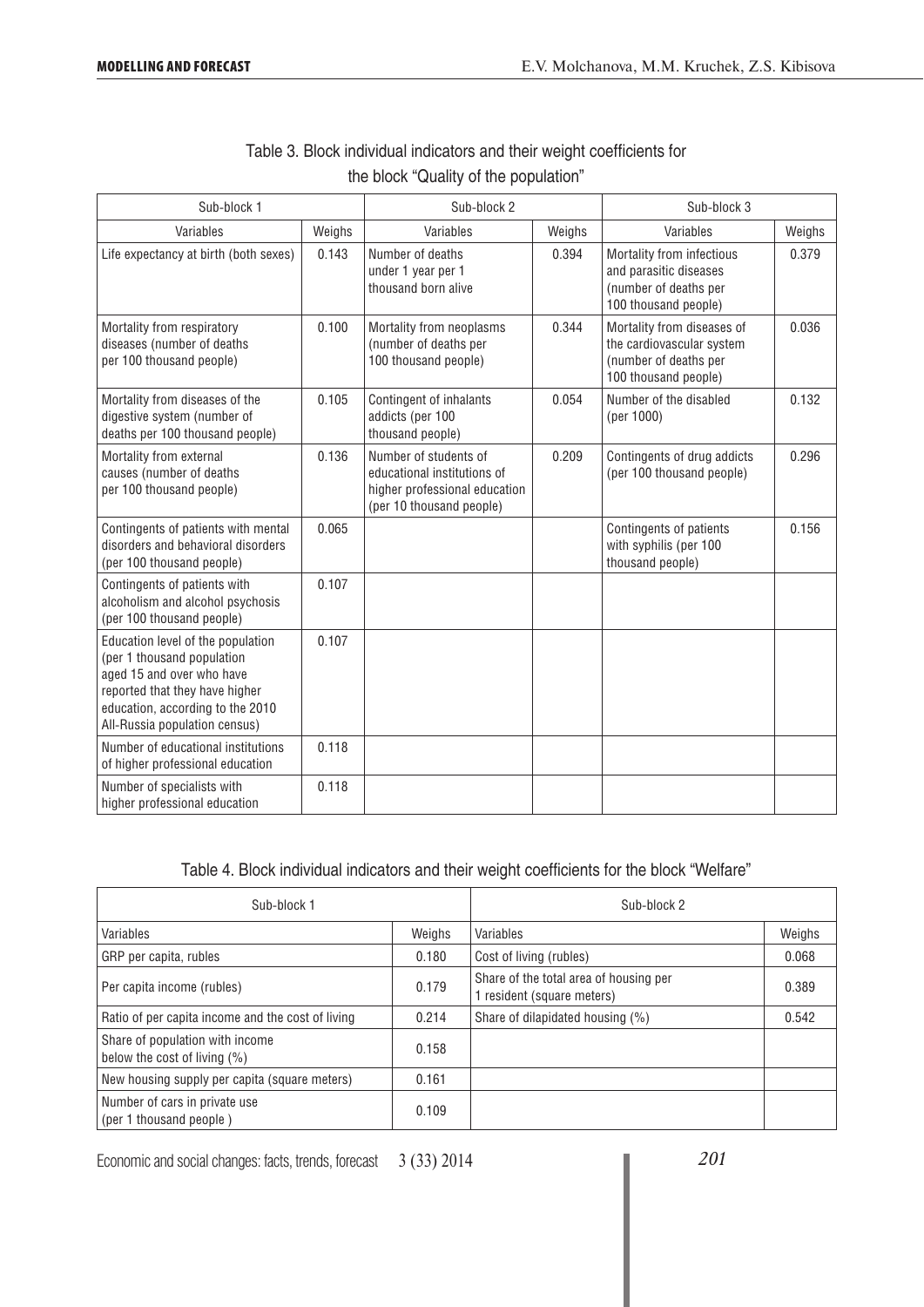| Sub-block 1                                                   | Sub-block 2 |                                                    |        |  |
|---------------------------------------------------------------|-------------|----------------------------------------------------|--------|--|
| Variables                                                     | Weighs      | Variables                                          | Weighs |  |
| Number of registered crimes per 100 thousand people           | 0.129       | Arrears of wages (million rubles)                  | 0.047  |  |
| Ratio of marriages and divorces<br>(per 1 thousand marriages) | 0.140       | Number of theater spectators per 1 thousand people | 0.496  |  |
| Level of economic activity of population $(\%)$               | 0.046       | Number of museum visitors per 1 thousand people    | 0.456  |  |
| Number of doctors per 10 thousand people                      | 0.078       |                                                    |        |  |
| Number of nurses per 10 thousand people                       | 0.190       |                                                    |        |  |
| Number of hospital beds per 10 thousand people                | 0.222       |                                                    |        |  |
| Termination of pregnancy (abortion)<br>(per 1 thousand women) | 0.195       |                                                    |        |  |

Table 5. Block individual indicators and their weight coefficients for the block "Quality of the social sphere"

The value of the sub-block index  $y_i(j)$ for *i* territory of each synthetic categories "Quality of the population", "Welfare" and "Quality of the social sphere" is calculated by the formula:

$$
y_i(j) = \sum_{s=1}^{p_j} w_s(j) \cdot \tilde{x}_i^{(s)}(j) , \qquad (4)
$$

where  $\tilde{x}_i^{(s)}(j)$  is an uniform value of the *s* individual indicator of the *j* block for the *i* territory, and  $w_s(j)$  – weight coefficients defined by the formula (3).

So, for example, for the block "Quality of the population"  $j = 1$  the value = 9,  $j = 2$ , the value = 4 and  $j = 3$ , the value  $p_i = 5$ . Consequently, we get three subblocks of indices for all  $RF$  subjects  $-y_i(1)$ ,  $y_i(2)$ ,  $y_i(3)$ . The similar calculations are applied to blocks "Welfare" and "Quality of the social sphere".

**Stage 4.** The integral indicator for each analyzed synthetic categories is calculated. At this stage, we move from  $k(l)=3$  (or 2) of the sub-block indices of the given (*l*) synthetic category to a single composite integral indicator, a scalar measure of the synthetic category  $\hat{y}^{(l)}$  (*l* = 1, 2, 3):

$$
\hat{y}_i^{(l)} = N - \left[ \sum_{j=1}^{k(l)} q_i(j) (y_i^{(l)}(j) - N)^2 \right]^{1/2}, \quad (5)
$$

 $(l)$   $\sim$  2

 $\sum_{i=1}^{(l)}$   $\tilde{q}^{(l)}$   $\approx$   $\tilde{q}^{(l)}$ 

her where  $q_l(j) = \frac{\lambda_j}{k(l)} \frac{S_l(j)}{S_l(j)}$ ,

$$
\sum_{v=1}^{\infty} \tilde{\lambda}_{v}^{(l)} \cdot s_{l}^{2}(v)
$$

$$
s_{(l)}^{2}(j) = \frac{1}{n} \sum_{i=1}^{n} (y_{i}^{(l)}(j) - \overline{y}^{(l)}(j))^{2},
$$

 $(j) = \frac{\lambda_j^{(l)} \cdot s_l^{(2)}(j)}{k(l)}$ 

 $\lambda^0$ 

ã

 $q_i(j) = \frac{\lambda_j^{(l)} \cdot s_i^{2}(j)}{k(i)}$ 

 $=\frac{\lambda_j^{(l)}\cdot}{\lambda_j^{(l)}}$ 

 $\frac{1}{\sqrt{1}}$   $\frac{k(l)}{l}$   $\frac{1}{l}$ 

*l j l*

$$
\overline{y}^{(l)}(j) = \frac{1}{n} \sum_{i=1}^{n} y_i^{(l)}(j) ,
$$

$$
\tilde{\lambda}_j^{(l)} = \frac{\lambda_j^{(l)}}{\sum_{v=1}^{3(m602)}} ,
$$

where *n* is a number of RF subjects, *j* is a number of sub-blocks of the *l* block, *N=10* (a reference value).

**Stage 5.** The calculation of a single composite integral indicator for the synthetic category of the highest level of commonality  $\hat{y}^{c\alpha}$  between three total indices for the *i* territory is carried out by the same method as the construction of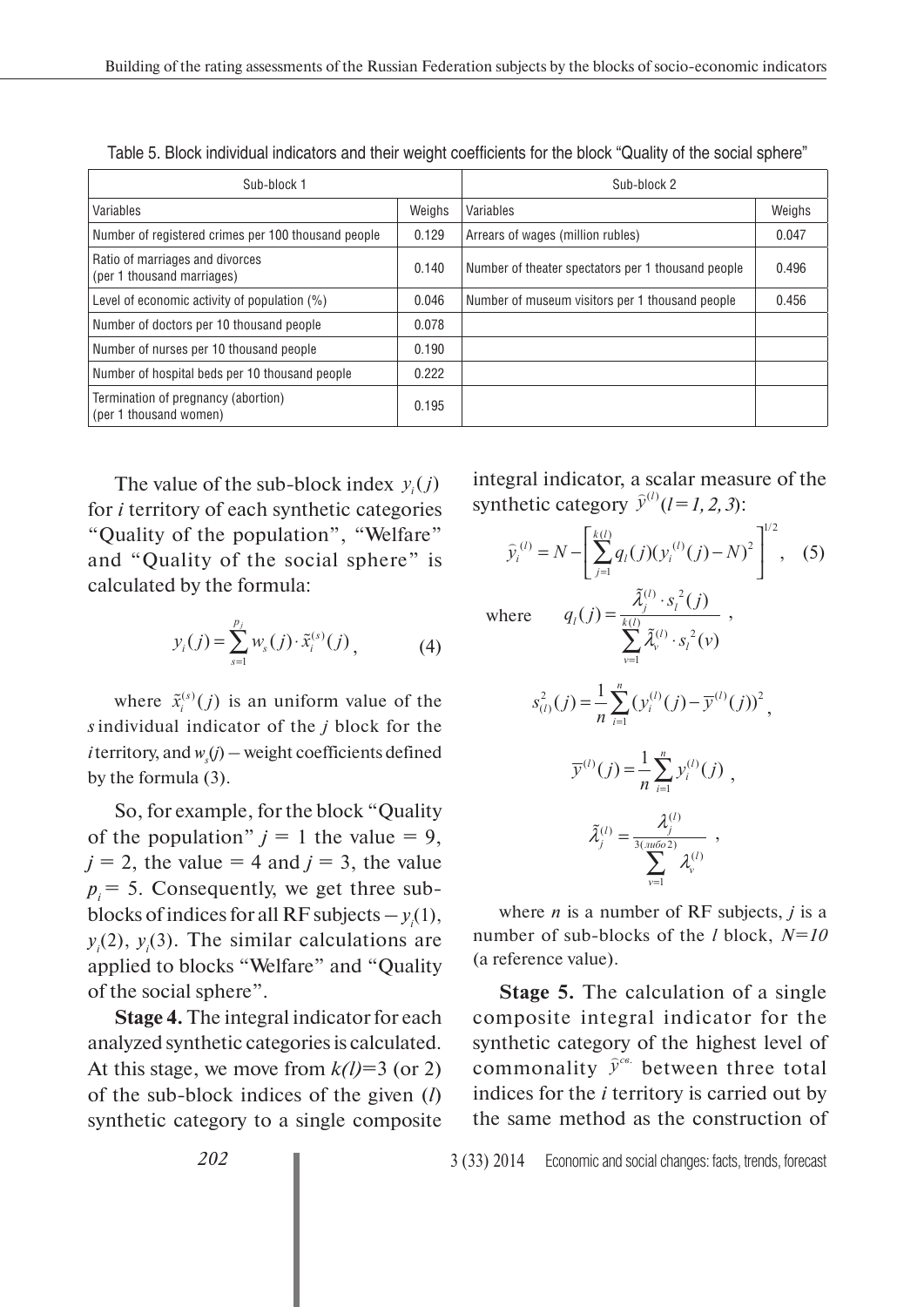block indices, particularly:

$$
\hat{y}_i^{cs} = N - \left[\sum_{j=1}^3 \tilde{q}_l (\hat{y}_i^{(l)} - N)^2\right]^{1/2},
$$
\n(6)

\nwhere

\n
$$
\tilde{q}_l = \frac{\tilde{\lambda}^{(l)} \cdot \tilde{s}_l^2}{\sum_{l=1}^3 \tilde{\lambda}^{(l)} \cdot \tilde{s}_l^2},
$$
\n
$$
\tilde{\lambda}^{(l)} = \sum_{j=1}^{k(l)} \tilde{\lambda}_j^{(l)},
$$
\n
$$
\tilde{s}_l^2 = \frac{1}{n} \sum_{i=1}^n (\hat{y}_i^{(l)} - \overline{\hat{y}}^{(l)})^2,
$$
\n
$$
\overline{\hat{y}}^{(l)} = \frac{1}{n} \sum_{i=1}^n \hat{y}_i^{(l)}.
$$
\n(6)

The results of the calculations carried out by formulas (5) and (6) and the ranks for RF regions are presented in *table 6*.

The data presented in table 6 reveal that there are considerable differences in the rankings by the indicators blocks in the regions. By the indicator "Quality of the population" the first places are occupied by Moscow, the Republic of Ingushetia, Saint Petersburg, the Republic of North Ossetia, the Kabardino-Balkar Republic, the Republic of Dagestan, the Tyumen Oblast, the Karachay-Cherkess Republic, the Republic of Tatarstan, the Belgorod Oblast; the last – by the Pskov Oblast, the Novgorod Oblast, the Republic of Khakassia, the Sakhalin Oblast, the Kemerovo Oblast, the Irkutsk oblast, the Amur oblast, Jewish Autonomous Okrug, Chukotka Autonomous Okrug and the Tyva Republic.

Demographic indicators are essential for the assessment of health condition and

| <b>RF</b> subject      | single composite<br>integral index | of the region<br>Rank | Quality of the<br>population | Rank of the region | Welfare | Rank of the region | Quality of the<br>social sphere | Rank of the region |
|------------------------|------------------------------------|-----------------------|------------------------------|--------------------|---------|--------------------|---------------------------------|--------------------|
| <b>Moscow</b>          | 6.86                               | 1                     | 7.97                         | $\mathbf{1}$       | 7.83    | 1                  | 6.37                            | $\overline{2}$     |
| Saint Petersburg       | 5.94                               | $\overline{2}$        | 6.66                         | 3                  | 6.38    | 3                  | 7.23                            | 1                  |
| Voronezh Oblast        | 5.30                               | 3                     | 5.55                         | 18                 | 5.01    | 18                 | 3.20                            | 33                 |
| Omsk Oblast            | 5.11                               | 4                     | 5.06                         | 31                 | 4.80    | 23                 | 4.49                            | 3                  |
| Novosibirsk Oblast     | 4.87                               | 5                     | 5.58                         | 16                 | 7.50    | $\overline{2}$     | 2.32                            | 76                 |
| Moscow Oblast          | 4.82                               | 6                     | 4.97                         | 41                 | 5.15    | 13                 | 3.44                            | 21                 |
| Ivanovo Oblast         | 4.81                               | $\overline{7}$        | 4.98                         | 38                 | 4.68    | 33                 | 3.72                            | 11                 |
| Nizhny Novgorod Oblast | 4.79                               | 8                     | 4.17                         | 70                 | 4.12    | 56                 | 3.42                            | 22                 |
| Republic of Karelia    | 4.76                               | 9                     | 5.87                         | 9                  | 6.02    | 5                  | 3.45                            | 20                 |
| Republic of Tatarstan  | 4.73                               | 10                    | 4.74                         | 52                 | 4.63    | 35                 | 3.37                            | 26                 |
| Yaroslavl Oblast       | 4.65                               | 11                    | 5.05                         | 32                 | 4.46    | 42                 | 4.32                            | 4                  |
| Tula Oblast            | 4.62                               | 12                    | 5.81                         | 12                 | 5.03    | 17                 | 3.15                            | 36                 |
| Murmansk Oblast        | 4.57                               | 13                    | 4.61                         | 58                 | 4.74    | 26                 | 3.47                            | 19                 |
| Sverdlovsk Oblast      | 4.57                               | 14                    | 5.83                         | 10                 | 5.48    | 8                  | 3.05                            | 44                 |
| <b>Belgorod Oblast</b> | 4.54                               | 15                    | 4.91                         | 44                 | 4.73    | 28                 | 3.36                            | 27                 |

| Table 6. Distribution of RF subjects on a single composite integral index on the basis of integral |  |  |  |
|----------------------------------------------------------------------------------------------------|--|--|--|
| indices of 3 blocks: "Quality of the population", "Welfare" and "Quality of the social sphere"     |  |  |  |

Economic and social changes: facts, trends, forecast 3 (33) 2014

*203*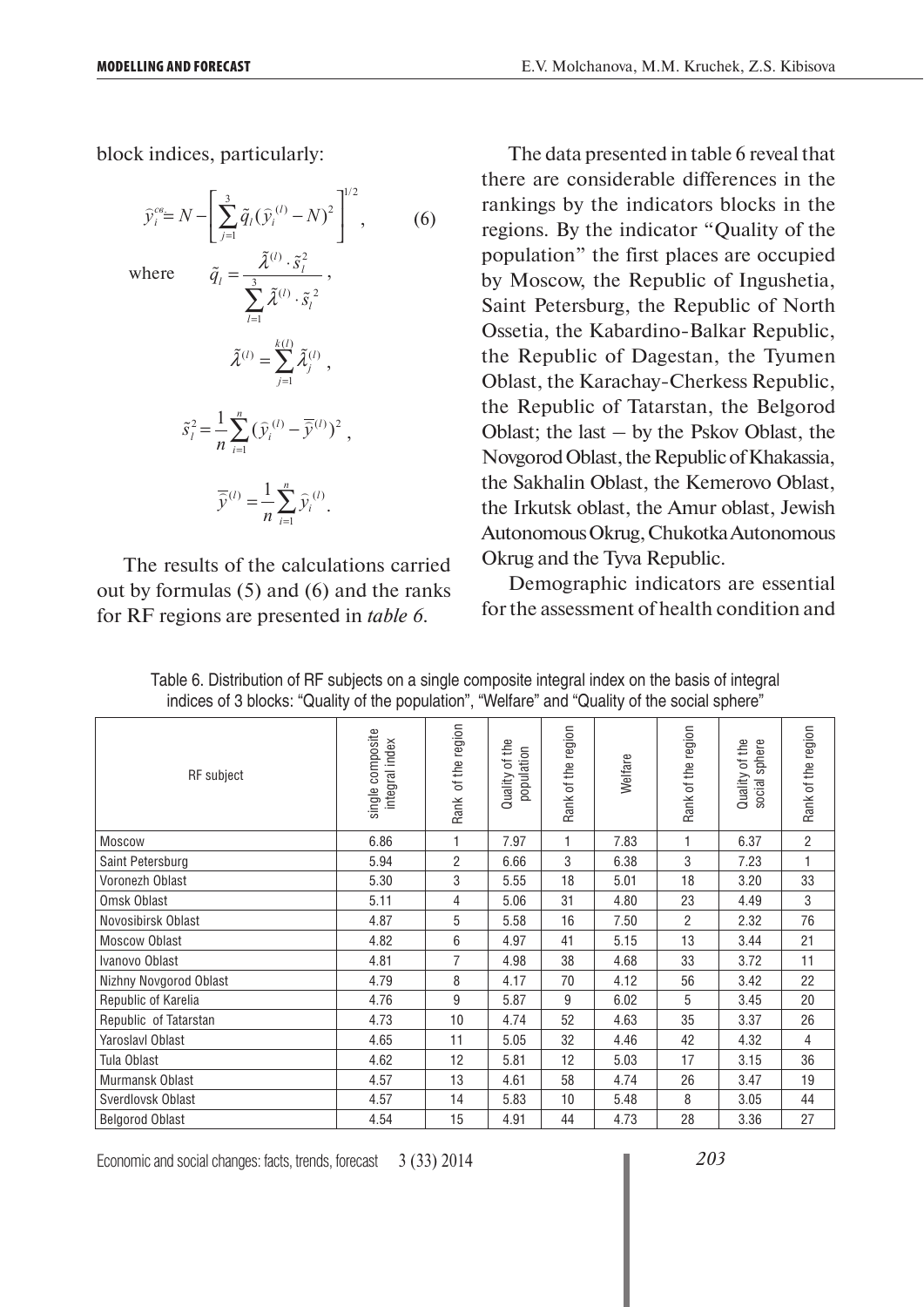#### *The continuation of the table 6*

| 9<br>4.53<br>16<br>5.37<br>5.33<br>38<br>Kamchatka Krai<br>24<br>3.15<br>4.52<br>17<br>23<br>58<br>18<br><b>Tomsk Oblast</b><br>5.38<br>4.05<br>3.49<br>7<br>4.52<br>5.91<br>6.11<br>2.54<br>18<br>4<br>69<br><b>Tyumen Oblast</b><br>$\overline{7}$<br>19<br>5.79<br>13<br>5.67<br>2.51<br>Republic of Bashkortostan<br>4.49<br>71<br>5.97<br>$\,6\,$<br>Krasnodar Oblast<br>4.45<br>20<br>4.91<br>43<br>3.38<br>25<br>Rostov Oblast<br>21<br>5.57<br>17<br>4.80<br>24<br>3.17<br>4.44<br>34<br>22<br>5.02<br>35<br>4.70<br>30<br>15<br>Kaliningrad Oblast<br>4.43<br>3.52<br>23<br>5.17<br>4.43<br>31<br>Ryazan Oblast<br>4.43<br>28<br>43<br>3.22<br>5.21<br>27<br>5.13<br>63<br>Volgograd Oblast<br>24<br>14<br>2.75<br>4.43<br>25<br>19<br>27<br>Lipetsk Oblast<br>4.42<br>5.51<br>4.73<br>2.82<br>61<br>30<br>Arkhangelsk Oblast<br>4.40<br>26<br>5.07<br>4.28<br>52<br>3.51<br>16<br>Astrakhan Oblast<br>4.36<br>27<br>4.83<br>49<br>4.07<br>57<br>3.82<br>8<br>4.36<br>28<br>5.03<br>33<br>4.93<br>20<br>3.03<br>46<br><b>Ulyanovsk Oblast</b><br>29<br>5.11<br>29<br>4.38<br>48<br>3.35<br>Novgorod Oblast<br>4.33<br>29<br>5.07<br>16<br>50<br>Kostroma Oblast<br>4.32<br>30<br>4.99<br>37<br>2.99<br>Kaluga Oblast<br>42<br>4.63<br>36<br>3.31<br>30<br>4.31<br>31<br>4.94<br>Mari El Republic<br>4.31<br>32<br>4.50<br>62<br>3.32<br>74<br>3.92<br>7<br>72<br>33<br>4.15<br>4.70<br>31<br>3.39<br>24<br>Kursk Oblast<br>4.30<br>4.30<br>34<br>21<br>4.41<br>44<br>3.08<br>41<br>Krasnoyarsk Oblast<br>5.45<br>35<br>53<br>32<br>3.81<br>4.29<br>4.72<br>4.69<br>9<br><b>Chelyabinsk Oblast</b><br>5<br>4.28<br>36<br>4.82<br>50<br>3.94<br>60<br>3.95<br>Bryansk Oblast<br>Orel Oblast<br>37<br>57<br>45<br>4.28<br>4.68<br>4.49<br>41<br>3.04<br>5.11<br>Vladimir Oblast<br>4.26<br>38<br>4.70<br>56<br>15<br>3.01<br>49<br>54<br>53<br>39<br>4.83<br>48<br>4.25<br>2.98<br>Penza Oblast<br>4.26<br>22<br>40<br>5.42<br>3.71<br>66<br>Perm Oblast<br>4.24<br>3.58<br>14<br>41<br>40<br>57<br><b>Tambov Oblast</b><br>4.23<br>4.97<br>4.96<br>19<br>2.87<br>4.23<br>42<br>39<br>3.89<br>63<br>3.71<br>Republic of Mordovia<br>4.97<br>12<br>43<br>4.91<br>4.16<br>55<br>3.95<br>6<br>Chuvash Republic<br>4.18<br>45<br>Samara Oblast<br>4.88<br>4.02<br>59<br>3.11<br>39<br>4.17<br>44<br>46<br><b>Udmurt Republic</b><br>4.17<br>45<br>4.42<br>63<br>5.19<br>12<br>3.76<br>$10$<br>47<br>4.37<br>50<br>2.88<br>55<br>Vologda Oblast<br>4.16<br>46<br>4.85<br>47<br>4.33<br>68<br>25<br>3.50<br>17<br>Magadan Oblast<br>4.11<br>4.74<br>Kirov Oblast<br>48<br>34<br>45<br>3.17<br>35<br>4.11<br>5.03<br>4.39<br>73<br>Republic of Khakassia<br>4.06<br>49<br>4.08<br>3.81<br>64<br>3.07<br>42<br>50<br>5.25<br>26<br>4.54<br>40<br>77<br>Komi Republic<br>4.04<br>2.26<br>4.01<br>51<br>4.15<br>4.38<br>49<br>3.07<br>43<br>Primorsky Krai<br>71<br>3.99<br>52<br>5.32<br>$10$<br>$40\,$<br>Altai Krai<br>4.57<br>60<br>3.10<br>Pskov Oblast<br>53<br>3.57<br>58<br>3.99<br>4.75<br>51<br>70<br>2.85<br>Republic of Adygea<br>3.97<br>54<br>4.70<br>55<br>4.57<br>37<br>2.87<br>56<br>Khabarovsk Krai<br>55<br>4.58<br>59<br>4.38<br>46<br>52<br>3.96<br>2.98<br>Smolensk Oblast<br>54<br>3.93<br>56<br>4.71<br>4.38<br>47<br>2.62<br>67<br>Republic of Buryatia<br>3.93<br>57<br>4.38<br>67<br>3.70<br>67<br>2.99<br>51<br>Orenburg Oblast<br>3.92<br>58<br>5.76<br>14<br>2.66<br>78<br>2.66<br>66<br>Amur Oblast<br>3.91<br>59<br>4.21<br>69<br>4.56<br>38<br>32<br>3.20<br>3.90<br>3.28<br>79<br>5.32<br>62<br>Chukotka Autonomous Okrug<br>60<br>11<br>2.81<br>3.58<br>Kemerovo Oblast<br>3.90<br>61<br>4.56<br>61<br>69<br>3.35<br>28<br>22<br>3.88<br>62<br>5.02<br>36<br>74<br>Zabaykalsky Krai<br>4.90<br>2.34<br>$20\,$<br>3.32<br>Leningrad Oblast<br>3.87<br>63<br>5.49<br>75<br>37<br>3.15 |  |  |  |  |  |
|--------------------------------------------------------------------------------------------------------------------------------------------------------------------------------------------------------------------------------------------------------------------------------------------------------------------------------------------------------------------------------------------------------------------------------------------------------------------------------------------------------------------------------------------------------------------------------------------------------------------------------------------------------------------------------------------------------------------------------------------------------------------------------------------------------------------------------------------------------------------------------------------------------------------------------------------------------------------------------------------------------------------------------------------------------------------------------------------------------------------------------------------------------------------------------------------------------------------------------------------------------------------------------------------------------------------------------------------------------------------------------------------------------------------------------------------------------------------------------------------------------------------------------------------------------------------------------------------------------------------------------------------------------------------------------------------------------------------------------------------------------------------------------------------------------------------------------------------------------------------------------------------------------------------------------------------------------------------------------------------------------------------------------------------------------------------------------------------------------------------------------------------------------------------------------------------------------------------------------------------------------------------------------------------------------------------------------------------------------------------------------------------------------------------------------------------------------------------------------------------------------------------------------------------------------------------------------------------------------------------------------------------------------------------------------------------------------------------------------------------------------------------------------------------------------------------------------------------------------------------------------------------------------------------------------------------------------------------------------------------------------------------------------------------------------------------------------------------------------------------------------------------------------------------------------------------------------------------------------------------------------------------------------------------------------------------------------------------------------------------------------------------------------------------------------------------------------------------------------------------------------------------------------------------------------------------------------------------------------------------------------------------------------------------------------------------------------------------------------------------------------------------------------------------------------------------|--|--|--|--|--|
|                                                                                                                                                                                                                                                                                                                                                                                                                                                                                                                                                                                                                                                                                                                                                                                                                                                                                                                                                                                                                                                                                                                                                                                                                                                                                                                                                                                                                                                                                                                                                                                                                                                                                                                                                                                                                                                                                                                                                                                                                                                                                                                                                                                                                                                                                                                                                                                                                                                                                                                                                                                                                                                                                                                                                                                                                                                                                                                                                                                                                                                                                                                                                                                                                                                                                                                                                                                                                                                                                                                                                                                                                                                                                                                                                                                                                    |  |  |  |  |  |
|                                                                                                                                                                                                                                                                                                                                                                                                                                                                                                                                                                                                                                                                                                                                                                                                                                                                                                                                                                                                                                                                                                                                                                                                                                                                                                                                                                                                                                                                                                                                                                                                                                                                                                                                                                                                                                                                                                                                                                                                                                                                                                                                                                                                                                                                                                                                                                                                                                                                                                                                                                                                                                                                                                                                                                                                                                                                                                                                                                                                                                                                                                                                                                                                                                                                                                                                                                                                                                                                                                                                                                                                                                                                                                                                                                                                                    |  |  |  |  |  |
|                                                                                                                                                                                                                                                                                                                                                                                                                                                                                                                                                                                                                                                                                                                                                                                                                                                                                                                                                                                                                                                                                                                                                                                                                                                                                                                                                                                                                                                                                                                                                                                                                                                                                                                                                                                                                                                                                                                                                                                                                                                                                                                                                                                                                                                                                                                                                                                                                                                                                                                                                                                                                                                                                                                                                                                                                                                                                                                                                                                                                                                                                                                                                                                                                                                                                                                                                                                                                                                                                                                                                                                                                                                                                                                                                                                                                    |  |  |  |  |  |
|                                                                                                                                                                                                                                                                                                                                                                                                                                                                                                                                                                                                                                                                                                                                                                                                                                                                                                                                                                                                                                                                                                                                                                                                                                                                                                                                                                                                                                                                                                                                                                                                                                                                                                                                                                                                                                                                                                                                                                                                                                                                                                                                                                                                                                                                                                                                                                                                                                                                                                                                                                                                                                                                                                                                                                                                                                                                                                                                                                                                                                                                                                                                                                                                                                                                                                                                                                                                                                                                                                                                                                                                                                                                                                                                                                                                                    |  |  |  |  |  |
|                                                                                                                                                                                                                                                                                                                                                                                                                                                                                                                                                                                                                                                                                                                                                                                                                                                                                                                                                                                                                                                                                                                                                                                                                                                                                                                                                                                                                                                                                                                                                                                                                                                                                                                                                                                                                                                                                                                                                                                                                                                                                                                                                                                                                                                                                                                                                                                                                                                                                                                                                                                                                                                                                                                                                                                                                                                                                                                                                                                                                                                                                                                                                                                                                                                                                                                                                                                                                                                                                                                                                                                                                                                                                                                                                                                                                    |  |  |  |  |  |
|                                                                                                                                                                                                                                                                                                                                                                                                                                                                                                                                                                                                                                                                                                                                                                                                                                                                                                                                                                                                                                                                                                                                                                                                                                                                                                                                                                                                                                                                                                                                                                                                                                                                                                                                                                                                                                                                                                                                                                                                                                                                                                                                                                                                                                                                                                                                                                                                                                                                                                                                                                                                                                                                                                                                                                                                                                                                                                                                                                                                                                                                                                                                                                                                                                                                                                                                                                                                                                                                                                                                                                                                                                                                                                                                                                                                                    |  |  |  |  |  |
|                                                                                                                                                                                                                                                                                                                                                                                                                                                                                                                                                                                                                                                                                                                                                                                                                                                                                                                                                                                                                                                                                                                                                                                                                                                                                                                                                                                                                                                                                                                                                                                                                                                                                                                                                                                                                                                                                                                                                                                                                                                                                                                                                                                                                                                                                                                                                                                                                                                                                                                                                                                                                                                                                                                                                                                                                                                                                                                                                                                                                                                                                                                                                                                                                                                                                                                                                                                                                                                                                                                                                                                                                                                                                                                                                                                                                    |  |  |  |  |  |
|                                                                                                                                                                                                                                                                                                                                                                                                                                                                                                                                                                                                                                                                                                                                                                                                                                                                                                                                                                                                                                                                                                                                                                                                                                                                                                                                                                                                                                                                                                                                                                                                                                                                                                                                                                                                                                                                                                                                                                                                                                                                                                                                                                                                                                                                                                                                                                                                                                                                                                                                                                                                                                                                                                                                                                                                                                                                                                                                                                                                                                                                                                                                                                                                                                                                                                                                                                                                                                                                                                                                                                                                                                                                                                                                                                                                                    |  |  |  |  |  |
|                                                                                                                                                                                                                                                                                                                                                                                                                                                                                                                                                                                                                                                                                                                                                                                                                                                                                                                                                                                                                                                                                                                                                                                                                                                                                                                                                                                                                                                                                                                                                                                                                                                                                                                                                                                                                                                                                                                                                                                                                                                                                                                                                                                                                                                                                                                                                                                                                                                                                                                                                                                                                                                                                                                                                                                                                                                                                                                                                                                                                                                                                                                                                                                                                                                                                                                                                                                                                                                                                                                                                                                                                                                                                                                                                                                                                    |  |  |  |  |  |
|                                                                                                                                                                                                                                                                                                                                                                                                                                                                                                                                                                                                                                                                                                                                                                                                                                                                                                                                                                                                                                                                                                                                                                                                                                                                                                                                                                                                                                                                                                                                                                                                                                                                                                                                                                                                                                                                                                                                                                                                                                                                                                                                                                                                                                                                                                                                                                                                                                                                                                                                                                                                                                                                                                                                                                                                                                                                                                                                                                                                                                                                                                                                                                                                                                                                                                                                                                                                                                                                                                                                                                                                                                                                                                                                                                                                                    |  |  |  |  |  |
|                                                                                                                                                                                                                                                                                                                                                                                                                                                                                                                                                                                                                                                                                                                                                                                                                                                                                                                                                                                                                                                                                                                                                                                                                                                                                                                                                                                                                                                                                                                                                                                                                                                                                                                                                                                                                                                                                                                                                                                                                                                                                                                                                                                                                                                                                                                                                                                                                                                                                                                                                                                                                                                                                                                                                                                                                                                                                                                                                                                                                                                                                                                                                                                                                                                                                                                                                                                                                                                                                                                                                                                                                                                                                                                                                                                                                    |  |  |  |  |  |
|                                                                                                                                                                                                                                                                                                                                                                                                                                                                                                                                                                                                                                                                                                                                                                                                                                                                                                                                                                                                                                                                                                                                                                                                                                                                                                                                                                                                                                                                                                                                                                                                                                                                                                                                                                                                                                                                                                                                                                                                                                                                                                                                                                                                                                                                                                                                                                                                                                                                                                                                                                                                                                                                                                                                                                                                                                                                                                                                                                                                                                                                                                                                                                                                                                                                                                                                                                                                                                                                                                                                                                                                                                                                                                                                                                                                                    |  |  |  |  |  |
|                                                                                                                                                                                                                                                                                                                                                                                                                                                                                                                                                                                                                                                                                                                                                                                                                                                                                                                                                                                                                                                                                                                                                                                                                                                                                                                                                                                                                                                                                                                                                                                                                                                                                                                                                                                                                                                                                                                                                                                                                                                                                                                                                                                                                                                                                                                                                                                                                                                                                                                                                                                                                                                                                                                                                                                                                                                                                                                                                                                                                                                                                                                                                                                                                                                                                                                                                                                                                                                                                                                                                                                                                                                                                                                                                                                                                    |  |  |  |  |  |
|                                                                                                                                                                                                                                                                                                                                                                                                                                                                                                                                                                                                                                                                                                                                                                                                                                                                                                                                                                                                                                                                                                                                                                                                                                                                                                                                                                                                                                                                                                                                                                                                                                                                                                                                                                                                                                                                                                                                                                                                                                                                                                                                                                                                                                                                                                                                                                                                                                                                                                                                                                                                                                                                                                                                                                                                                                                                                                                                                                                                                                                                                                                                                                                                                                                                                                                                                                                                                                                                                                                                                                                                                                                                                                                                                                                                                    |  |  |  |  |  |
|                                                                                                                                                                                                                                                                                                                                                                                                                                                                                                                                                                                                                                                                                                                                                                                                                                                                                                                                                                                                                                                                                                                                                                                                                                                                                                                                                                                                                                                                                                                                                                                                                                                                                                                                                                                                                                                                                                                                                                                                                                                                                                                                                                                                                                                                                                                                                                                                                                                                                                                                                                                                                                                                                                                                                                                                                                                                                                                                                                                                                                                                                                                                                                                                                                                                                                                                                                                                                                                                                                                                                                                                                                                                                                                                                                                                                    |  |  |  |  |  |
|                                                                                                                                                                                                                                                                                                                                                                                                                                                                                                                                                                                                                                                                                                                                                                                                                                                                                                                                                                                                                                                                                                                                                                                                                                                                                                                                                                                                                                                                                                                                                                                                                                                                                                                                                                                                                                                                                                                                                                                                                                                                                                                                                                                                                                                                                                                                                                                                                                                                                                                                                                                                                                                                                                                                                                                                                                                                                                                                                                                                                                                                                                                                                                                                                                                                                                                                                                                                                                                                                                                                                                                                                                                                                                                                                                                                                    |  |  |  |  |  |
|                                                                                                                                                                                                                                                                                                                                                                                                                                                                                                                                                                                                                                                                                                                                                                                                                                                                                                                                                                                                                                                                                                                                                                                                                                                                                                                                                                                                                                                                                                                                                                                                                                                                                                                                                                                                                                                                                                                                                                                                                                                                                                                                                                                                                                                                                                                                                                                                                                                                                                                                                                                                                                                                                                                                                                                                                                                                                                                                                                                                                                                                                                                                                                                                                                                                                                                                                                                                                                                                                                                                                                                                                                                                                                                                                                                                                    |  |  |  |  |  |
|                                                                                                                                                                                                                                                                                                                                                                                                                                                                                                                                                                                                                                                                                                                                                                                                                                                                                                                                                                                                                                                                                                                                                                                                                                                                                                                                                                                                                                                                                                                                                                                                                                                                                                                                                                                                                                                                                                                                                                                                                                                                                                                                                                                                                                                                                                                                                                                                                                                                                                                                                                                                                                                                                                                                                                                                                                                                                                                                                                                                                                                                                                                                                                                                                                                                                                                                                                                                                                                                                                                                                                                                                                                                                                                                                                                                                    |  |  |  |  |  |
|                                                                                                                                                                                                                                                                                                                                                                                                                                                                                                                                                                                                                                                                                                                                                                                                                                                                                                                                                                                                                                                                                                                                                                                                                                                                                                                                                                                                                                                                                                                                                                                                                                                                                                                                                                                                                                                                                                                                                                                                                                                                                                                                                                                                                                                                                                                                                                                                                                                                                                                                                                                                                                                                                                                                                                                                                                                                                                                                                                                                                                                                                                                                                                                                                                                                                                                                                                                                                                                                                                                                                                                                                                                                                                                                                                                                                    |  |  |  |  |  |
|                                                                                                                                                                                                                                                                                                                                                                                                                                                                                                                                                                                                                                                                                                                                                                                                                                                                                                                                                                                                                                                                                                                                                                                                                                                                                                                                                                                                                                                                                                                                                                                                                                                                                                                                                                                                                                                                                                                                                                                                                                                                                                                                                                                                                                                                                                                                                                                                                                                                                                                                                                                                                                                                                                                                                                                                                                                                                                                                                                                                                                                                                                                                                                                                                                                                                                                                                                                                                                                                                                                                                                                                                                                                                                                                                                                                                    |  |  |  |  |  |
|                                                                                                                                                                                                                                                                                                                                                                                                                                                                                                                                                                                                                                                                                                                                                                                                                                                                                                                                                                                                                                                                                                                                                                                                                                                                                                                                                                                                                                                                                                                                                                                                                                                                                                                                                                                                                                                                                                                                                                                                                                                                                                                                                                                                                                                                                                                                                                                                                                                                                                                                                                                                                                                                                                                                                                                                                                                                                                                                                                                                                                                                                                                                                                                                                                                                                                                                                                                                                                                                                                                                                                                                                                                                                                                                                                                                                    |  |  |  |  |  |
|                                                                                                                                                                                                                                                                                                                                                                                                                                                                                                                                                                                                                                                                                                                                                                                                                                                                                                                                                                                                                                                                                                                                                                                                                                                                                                                                                                                                                                                                                                                                                                                                                                                                                                                                                                                                                                                                                                                                                                                                                                                                                                                                                                                                                                                                                                                                                                                                                                                                                                                                                                                                                                                                                                                                                                                                                                                                                                                                                                                                                                                                                                                                                                                                                                                                                                                                                                                                                                                                                                                                                                                                                                                                                                                                                                                                                    |  |  |  |  |  |
|                                                                                                                                                                                                                                                                                                                                                                                                                                                                                                                                                                                                                                                                                                                                                                                                                                                                                                                                                                                                                                                                                                                                                                                                                                                                                                                                                                                                                                                                                                                                                                                                                                                                                                                                                                                                                                                                                                                                                                                                                                                                                                                                                                                                                                                                                                                                                                                                                                                                                                                                                                                                                                                                                                                                                                                                                                                                                                                                                                                                                                                                                                                                                                                                                                                                                                                                                                                                                                                                                                                                                                                                                                                                                                                                                                                                                    |  |  |  |  |  |
|                                                                                                                                                                                                                                                                                                                                                                                                                                                                                                                                                                                                                                                                                                                                                                                                                                                                                                                                                                                                                                                                                                                                                                                                                                                                                                                                                                                                                                                                                                                                                                                                                                                                                                                                                                                                                                                                                                                                                                                                                                                                                                                                                                                                                                                                                                                                                                                                                                                                                                                                                                                                                                                                                                                                                                                                                                                                                                                                                                                                                                                                                                                                                                                                                                                                                                                                                                                                                                                                                                                                                                                                                                                                                                                                                                                                                    |  |  |  |  |  |
|                                                                                                                                                                                                                                                                                                                                                                                                                                                                                                                                                                                                                                                                                                                                                                                                                                                                                                                                                                                                                                                                                                                                                                                                                                                                                                                                                                                                                                                                                                                                                                                                                                                                                                                                                                                                                                                                                                                                                                                                                                                                                                                                                                                                                                                                                                                                                                                                                                                                                                                                                                                                                                                                                                                                                                                                                                                                                                                                                                                                                                                                                                                                                                                                                                                                                                                                                                                                                                                                                                                                                                                                                                                                                                                                                                                                                    |  |  |  |  |  |
|                                                                                                                                                                                                                                                                                                                                                                                                                                                                                                                                                                                                                                                                                                                                                                                                                                                                                                                                                                                                                                                                                                                                                                                                                                                                                                                                                                                                                                                                                                                                                                                                                                                                                                                                                                                                                                                                                                                                                                                                                                                                                                                                                                                                                                                                                                                                                                                                                                                                                                                                                                                                                                                                                                                                                                                                                                                                                                                                                                                                                                                                                                                                                                                                                                                                                                                                                                                                                                                                                                                                                                                                                                                                                                                                                                                                                    |  |  |  |  |  |
|                                                                                                                                                                                                                                                                                                                                                                                                                                                                                                                                                                                                                                                                                                                                                                                                                                                                                                                                                                                                                                                                                                                                                                                                                                                                                                                                                                                                                                                                                                                                                                                                                                                                                                                                                                                                                                                                                                                                                                                                                                                                                                                                                                                                                                                                                                                                                                                                                                                                                                                                                                                                                                                                                                                                                                                                                                                                                                                                                                                                                                                                                                                                                                                                                                                                                                                                                                                                                                                                                                                                                                                                                                                                                                                                                                                                                    |  |  |  |  |  |
|                                                                                                                                                                                                                                                                                                                                                                                                                                                                                                                                                                                                                                                                                                                                                                                                                                                                                                                                                                                                                                                                                                                                                                                                                                                                                                                                                                                                                                                                                                                                                                                                                                                                                                                                                                                                                                                                                                                                                                                                                                                                                                                                                                                                                                                                                                                                                                                                                                                                                                                                                                                                                                                                                                                                                                                                                                                                                                                                                                                                                                                                                                                                                                                                                                                                                                                                                                                                                                                                                                                                                                                                                                                                                                                                                                                                                    |  |  |  |  |  |
|                                                                                                                                                                                                                                                                                                                                                                                                                                                                                                                                                                                                                                                                                                                                                                                                                                                                                                                                                                                                                                                                                                                                                                                                                                                                                                                                                                                                                                                                                                                                                                                                                                                                                                                                                                                                                                                                                                                                                                                                                                                                                                                                                                                                                                                                                                                                                                                                                                                                                                                                                                                                                                                                                                                                                                                                                                                                                                                                                                                                                                                                                                                                                                                                                                                                                                                                                                                                                                                                                                                                                                                                                                                                                                                                                                                                                    |  |  |  |  |  |
|                                                                                                                                                                                                                                                                                                                                                                                                                                                                                                                                                                                                                                                                                                                                                                                                                                                                                                                                                                                                                                                                                                                                                                                                                                                                                                                                                                                                                                                                                                                                                                                                                                                                                                                                                                                                                                                                                                                                                                                                                                                                                                                                                                                                                                                                                                                                                                                                                                                                                                                                                                                                                                                                                                                                                                                                                                                                                                                                                                                                                                                                                                                                                                                                                                                                                                                                                                                                                                                                                                                                                                                                                                                                                                                                                                                                                    |  |  |  |  |  |
|                                                                                                                                                                                                                                                                                                                                                                                                                                                                                                                                                                                                                                                                                                                                                                                                                                                                                                                                                                                                                                                                                                                                                                                                                                                                                                                                                                                                                                                                                                                                                                                                                                                                                                                                                                                                                                                                                                                                                                                                                                                                                                                                                                                                                                                                                                                                                                                                                                                                                                                                                                                                                                                                                                                                                                                                                                                                                                                                                                                                                                                                                                                                                                                                                                                                                                                                                                                                                                                                                                                                                                                                                                                                                                                                                                                                                    |  |  |  |  |  |
|                                                                                                                                                                                                                                                                                                                                                                                                                                                                                                                                                                                                                                                                                                                                                                                                                                                                                                                                                                                                                                                                                                                                                                                                                                                                                                                                                                                                                                                                                                                                                                                                                                                                                                                                                                                                                                                                                                                                                                                                                                                                                                                                                                                                                                                                                                                                                                                                                                                                                                                                                                                                                                                                                                                                                                                                                                                                                                                                                                                                                                                                                                                                                                                                                                                                                                                                                                                                                                                                                                                                                                                                                                                                                                                                                                                                                    |  |  |  |  |  |
|                                                                                                                                                                                                                                                                                                                                                                                                                                                                                                                                                                                                                                                                                                                                                                                                                                                                                                                                                                                                                                                                                                                                                                                                                                                                                                                                                                                                                                                                                                                                                                                                                                                                                                                                                                                                                                                                                                                                                                                                                                                                                                                                                                                                                                                                                                                                                                                                                                                                                                                                                                                                                                                                                                                                                                                                                                                                                                                                                                                                                                                                                                                                                                                                                                                                                                                                                                                                                                                                                                                                                                                                                                                                                                                                                                                                                    |  |  |  |  |  |
|                                                                                                                                                                                                                                                                                                                                                                                                                                                                                                                                                                                                                                                                                                                                                                                                                                                                                                                                                                                                                                                                                                                                                                                                                                                                                                                                                                                                                                                                                                                                                                                                                                                                                                                                                                                                                                                                                                                                                                                                                                                                                                                                                                                                                                                                                                                                                                                                                                                                                                                                                                                                                                                                                                                                                                                                                                                                                                                                                                                                                                                                                                                                                                                                                                                                                                                                                                                                                                                                                                                                                                                                                                                                                                                                                                                                                    |  |  |  |  |  |
|                                                                                                                                                                                                                                                                                                                                                                                                                                                                                                                                                                                                                                                                                                                                                                                                                                                                                                                                                                                                                                                                                                                                                                                                                                                                                                                                                                                                                                                                                                                                                                                                                                                                                                                                                                                                                                                                                                                                                                                                                                                                                                                                                                                                                                                                                                                                                                                                                                                                                                                                                                                                                                                                                                                                                                                                                                                                                                                                                                                                                                                                                                                                                                                                                                                                                                                                                                                                                                                                                                                                                                                                                                                                                                                                                                                                                    |  |  |  |  |  |
|                                                                                                                                                                                                                                                                                                                                                                                                                                                                                                                                                                                                                                                                                                                                                                                                                                                                                                                                                                                                                                                                                                                                                                                                                                                                                                                                                                                                                                                                                                                                                                                                                                                                                                                                                                                                                                                                                                                                                                                                                                                                                                                                                                                                                                                                                                                                                                                                                                                                                                                                                                                                                                                                                                                                                                                                                                                                                                                                                                                                                                                                                                                                                                                                                                                                                                                                                                                                                                                                                                                                                                                                                                                                                                                                                                                                                    |  |  |  |  |  |
|                                                                                                                                                                                                                                                                                                                                                                                                                                                                                                                                                                                                                                                                                                                                                                                                                                                                                                                                                                                                                                                                                                                                                                                                                                                                                                                                                                                                                                                                                                                                                                                                                                                                                                                                                                                                                                                                                                                                                                                                                                                                                                                                                                                                                                                                                                                                                                                                                                                                                                                                                                                                                                                                                                                                                                                                                                                                                                                                                                                                                                                                                                                                                                                                                                                                                                                                                                                                                                                                                                                                                                                                                                                                                                                                                                                                                    |  |  |  |  |  |
|                                                                                                                                                                                                                                                                                                                                                                                                                                                                                                                                                                                                                                                                                                                                                                                                                                                                                                                                                                                                                                                                                                                                                                                                                                                                                                                                                                                                                                                                                                                                                                                                                                                                                                                                                                                                                                                                                                                                                                                                                                                                                                                                                                                                                                                                                                                                                                                                                                                                                                                                                                                                                                                                                                                                                                                                                                                                                                                                                                                                                                                                                                                                                                                                                                                                                                                                                                                                                                                                                                                                                                                                                                                                                                                                                                                                                    |  |  |  |  |  |
|                                                                                                                                                                                                                                                                                                                                                                                                                                                                                                                                                                                                                                                                                                                                                                                                                                                                                                                                                                                                                                                                                                                                                                                                                                                                                                                                                                                                                                                                                                                                                                                                                                                                                                                                                                                                                                                                                                                                                                                                                                                                                                                                                                                                                                                                                                                                                                                                                                                                                                                                                                                                                                                                                                                                                                                                                                                                                                                                                                                                                                                                                                                                                                                                                                                                                                                                                                                                                                                                                                                                                                                                                                                                                                                                                                                                                    |  |  |  |  |  |
|                                                                                                                                                                                                                                                                                                                                                                                                                                                                                                                                                                                                                                                                                                                                                                                                                                                                                                                                                                                                                                                                                                                                                                                                                                                                                                                                                                                                                                                                                                                                                                                                                                                                                                                                                                                                                                                                                                                                                                                                                                                                                                                                                                                                                                                                                                                                                                                                                                                                                                                                                                                                                                                                                                                                                                                                                                                                                                                                                                                                                                                                                                                                                                                                                                                                                                                                                                                                                                                                                                                                                                                                                                                                                                                                                                                                                    |  |  |  |  |  |
|                                                                                                                                                                                                                                                                                                                                                                                                                                                                                                                                                                                                                                                                                                                                                                                                                                                                                                                                                                                                                                                                                                                                                                                                                                                                                                                                                                                                                                                                                                                                                                                                                                                                                                                                                                                                                                                                                                                                                                                                                                                                                                                                                                                                                                                                                                                                                                                                                                                                                                                                                                                                                                                                                                                                                                                                                                                                                                                                                                                                                                                                                                                                                                                                                                                                                                                                                                                                                                                                                                                                                                                                                                                                                                                                                                                                                    |  |  |  |  |  |
|                                                                                                                                                                                                                                                                                                                                                                                                                                                                                                                                                                                                                                                                                                                                                                                                                                                                                                                                                                                                                                                                                                                                                                                                                                                                                                                                                                                                                                                                                                                                                                                                                                                                                                                                                                                                                                                                                                                                                                                                                                                                                                                                                                                                                                                                                                                                                                                                                                                                                                                                                                                                                                                                                                                                                                                                                                                                                                                                                                                                                                                                                                                                                                                                                                                                                                                                                                                                                                                                                                                                                                                                                                                                                                                                                                                                                    |  |  |  |  |  |
|                                                                                                                                                                                                                                                                                                                                                                                                                                                                                                                                                                                                                                                                                                                                                                                                                                                                                                                                                                                                                                                                                                                                                                                                                                                                                                                                                                                                                                                                                                                                                                                                                                                                                                                                                                                                                                                                                                                                                                                                                                                                                                                                                                                                                                                                                                                                                                                                                                                                                                                                                                                                                                                                                                                                                                                                                                                                                                                                                                                                                                                                                                                                                                                                                                                                                                                                                                                                                                                                                                                                                                                                                                                                                                                                                                                                                    |  |  |  |  |  |
|                                                                                                                                                                                                                                                                                                                                                                                                                                                                                                                                                                                                                                                                                                                                                                                                                                                                                                                                                                                                                                                                                                                                                                                                                                                                                                                                                                                                                                                                                                                                                                                                                                                                                                                                                                                                                                                                                                                                                                                                                                                                                                                                                                                                                                                                                                                                                                                                                                                                                                                                                                                                                                                                                                                                                                                                                                                                                                                                                                                                                                                                                                                                                                                                                                                                                                                                                                                                                                                                                                                                                                                                                                                                                                                                                                                                                    |  |  |  |  |  |
|                                                                                                                                                                                                                                                                                                                                                                                                                                                                                                                                                                                                                                                                                                                                                                                                                                                                                                                                                                                                                                                                                                                                                                                                                                                                                                                                                                                                                                                                                                                                                                                                                                                                                                                                                                                                                                                                                                                                                                                                                                                                                                                                                                                                                                                                                                                                                                                                                                                                                                                                                                                                                                                                                                                                                                                                                                                                                                                                                                                                                                                                                                                                                                                                                                                                                                                                                                                                                                                                                                                                                                                                                                                                                                                                                                                                                    |  |  |  |  |  |
|                                                                                                                                                                                                                                                                                                                                                                                                                                                                                                                                                                                                                                                                                                                                                                                                                                                                                                                                                                                                                                                                                                                                                                                                                                                                                                                                                                                                                                                                                                                                                                                                                                                                                                                                                                                                                                                                                                                                                                                                                                                                                                                                                                                                                                                                                                                                                                                                                                                                                                                                                                                                                                                                                                                                                                                                                                                                                                                                                                                                                                                                                                                                                                                                                                                                                                                                                                                                                                                                                                                                                                                                                                                                                                                                                                                                                    |  |  |  |  |  |
|                                                                                                                                                                                                                                                                                                                                                                                                                                                                                                                                                                                                                                                                                                                                                                                                                                                                                                                                                                                                                                                                                                                                                                                                                                                                                                                                                                                                                                                                                                                                                                                                                                                                                                                                                                                                                                                                                                                                                                                                                                                                                                                                                                                                                                                                                                                                                                                                                                                                                                                                                                                                                                                                                                                                                                                                                                                                                                                                                                                                                                                                                                                                                                                                                                                                                                                                                                                                                                                                                                                                                                                                                                                                                                                                                                                                                    |  |  |  |  |  |
|                                                                                                                                                                                                                                                                                                                                                                                                                                                                                                                                                                                                                                                                                                                                                                                                                                                                                                                                                                                                                                                                                                                                                                                                                                                                                                                                                                                                                                                                                                                                                                                                                                                                                                                                                                                                                                                                                                                                                                                                                                                                                                                                                                                                                                                                                                                                                                                                                                                                                                                                                                                                                                                                                                                                                                                                                                                                                                                                                                                                                                                                                                                                                                                                                                                                                                                                                                                                                                                                                                                                                                                                                                                                                                                                                                                                                    |  |  |  |  |  |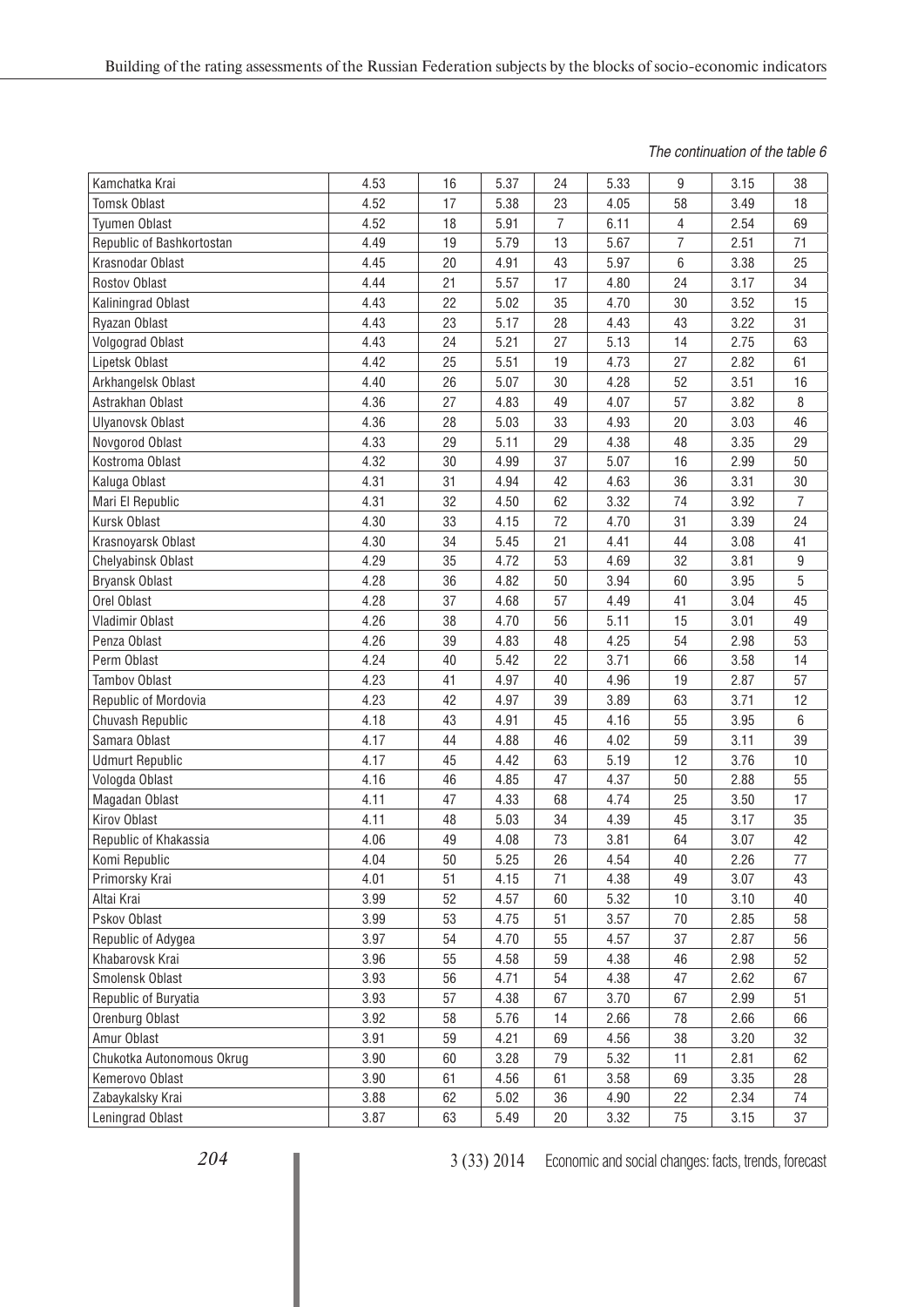| Sakhalin Oblast            | 3.81 | 64 | 3.99 | 74 | 4.91 | 21 | 2.83 | 59 |
|----------------------------|------|----|------|----|------|----|------|----|
| Republic of Kalmykia       | 3.80 | 65 | 3.60 | 77 | 3.90 | 61 | 2.96 | 54 |
| Sakha (Yakutia) Republic   | 3.75 | 66 | 3.92 | 75 | 4.68 | 34 | 2.70 | 65 |
| Kurgan Oblast              | 3.74 | 67 | 4.40 | 65 | 4.72 | 29 | 3.02 | 47 |
| <b>Tver Oblast</b>         | 3.71 | 68 | 4.39 | 66 | 3.89 | 62 | 2.60 | 68 |
| Altai Republic             | 3.63 | 69 | 6.21 | 4  | 4.55 | 39 | 3.39 | 23 |
| Republic of North Ossetia  | 3.61 | 70 | 7.04 | 2  | 0.83 | 79 | 2.40 | 72 |
| Saratov Oblast             | 3.60 | 71 | 6.02 | 6  | 2.73 | 77 | 2.54 | 70 |
| Republic of Dagestan       | 3.58 | 72 | 5.25 | 25 | 4.27 | 53 | 3.62 | 13 |
| Republic of Ingushetia     | 3.55 | 73 | 4.42 | 64 | 3.10 | 76 | 2.07 | 80 |
| Jewish Autonomous Oblast   | 3.40 | 74 | 3.58 | 78 | 3.39 | 72 | 2.20 | 78 |
| <b>Tyva Republic</b>       | 3.18 | 75 | 5.82 | 11 | 4.30 | 51 | 2.32 | 75 |
| Stavropol Krai             | 3.08 | 76 | 6.08 | 5  | 3.57 | 71 | 2.73 | 64 |
| Irkutsk Oblast             | 3.07 | 77 | 2.92 | 80 | 0.81 | 80 | 2.82 | 60 |
| Kabardino-Balkar Republic  | 2.99 | 78 | 5.90 | 8  | 3.62 | 68 | 2.40 | 73 |
| Karachay-Cherkess Republic | 2.92 | 79 | 3.71 | 76 | 3.79 | 65 | 3.01 | 48 |
| <b>Chechen Republic</b>    | 2.81 | 80 | 5.70 | 15 | 3.38 | 73 | 2.15 | 79 |

*The ending of the table 6*

quality of the population in Russia. They have very high regional specificity. The highest LE value is observed in the North Caucasian Federal District, and the lowest – in the Siberian and Far Eastern federal districts. However, the degree of completeness of death records and certainty in the population's estimates in some regions of North Caucasus are questionable. The example a are the following: the LE values in the republics of Ingushetia (78.3 years), Dagestan (74 years), Chechen (73.2 years) are comparable with the figures in Japan, Finland and Germany for the same year. What is more, the structure of morbidity and mortality is very different for areas with younger and older populations.

By the composite index "Welfare" the leaders are Moscow, the Moscow Oblast, Saint-Petersburg, the Tyumen Oblast, the Republic of Tatarstan, the Sverdlovsk Oblast, the Krasnodar Oblast, the Belgorod Oblast, the Republic of Bashkortostan, the Samara Oblast and the outsiders – the Kabardino-Balkar Republic, Jewish Autonomous Okrug, the Chechen Republic, the Mari-El Republic, the Sakha (Yakutia) Republic, the Altai Republic, the Republic of Dagestan, the Republic of Kalmykia, the Republic of Ingushetia and the Tyva Republic.

By the index "Quality of the social sphere" the first places are occupied by Saint Petersburg, Moscow, the Omsk Oblast, the Yaroslavl Oblast, the Astrakhan Oblast, the Udmurt Republic, the Mari El Republic, the Kostroma Oblast, the Krasnoyarsk Oblast, the Magadan Oblast, the last – by Krasnodar Krai, the Republic of Ingushetia, the Karachay– Cherkess Republic, the Leningrad Oblast, Stavropol Krai, the Moscow Oblast, Jewish Autonomous region, the Republic of Adygea, the Chechen Republic and the Altai Republic.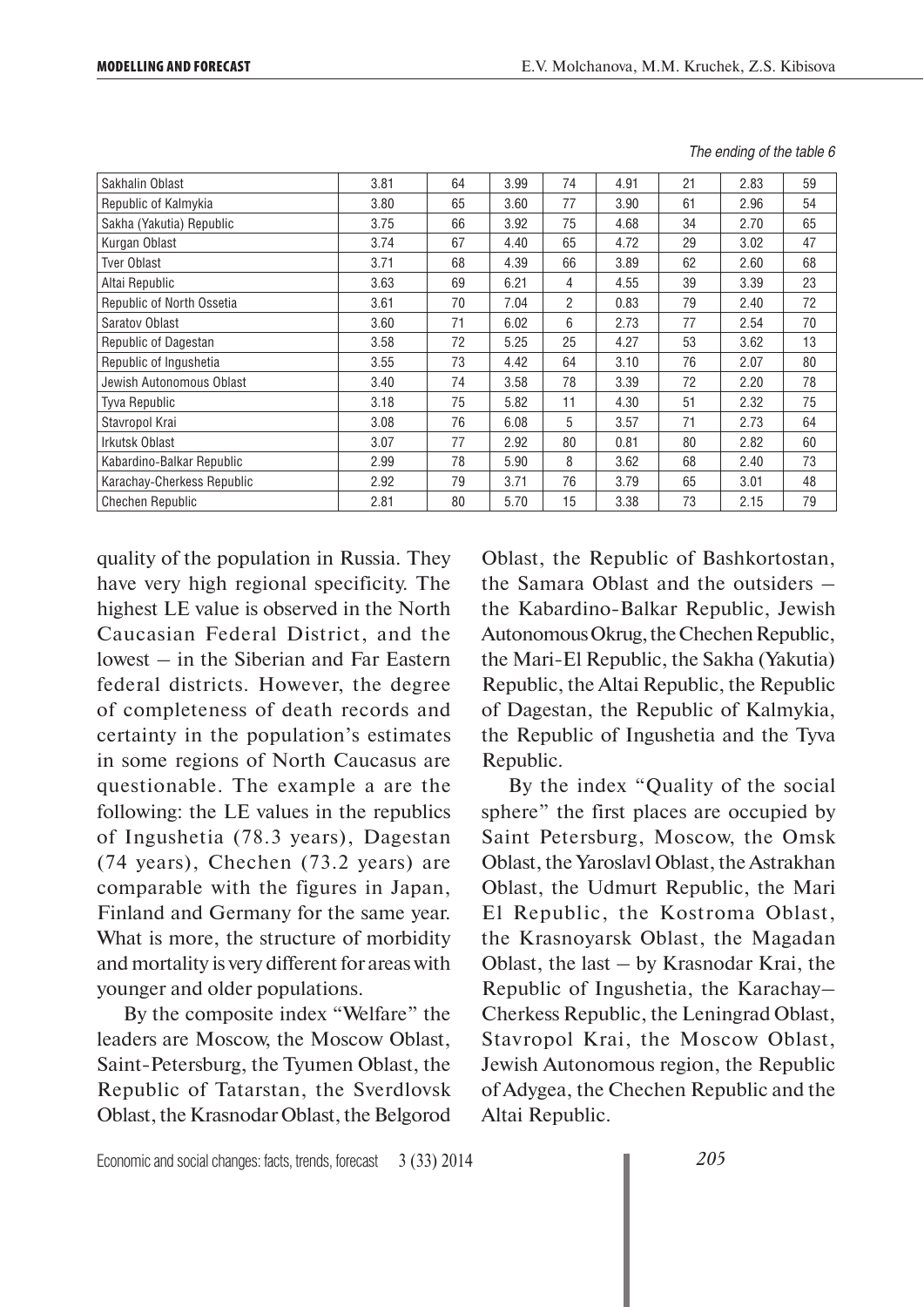By the single composite integral index the first 10 places are occupied Moscow, Saint Petersburg, the Voronezh, Omsk, Moscow, Nizhny Novgorod, Novosibirsk and Ivanovo oblasts, the Republic of Tatarstan and Karelia; the last places – by the Republic of Dagestan, the Saratov oblast, the Altai Republic, Jewish Autonomous Okrug, Stavropol Krai, the Kabardino-Balkar Republic, the Tyva Republic, the Karachay-Cherkess Republic, the Irkutsk Oblast and the Chechen Republic.

The identification of the correlation between single composite integral index and integral indices of block indicators (*tab. 7*).

All correlation coefficients turn out to be significant at the level of  $p<0.05$ . The highest correlation is observed between the integral index and other blocks due to conducting computational procedures.

However, if the regions of the North Caucasian Federal District are not considered due to the specific situation with statistics, the correlation value increases dramatically between all blocks (*tab. 8*).

We can conclude that the quality of the population is directly connected with the population's wellbeing and quality of social sphere. The ratings indicate the priorities of socio-economic policy at the regional level. Maintaining and improving the quality of the population directly depends on the successful solution of a wide range of tasks of socio-economic development (ensuring stable economic growth, population welfare, poverty reduction, intensity of human capital development and creation of effective social infrastructure (health, education, social security, affordable housing market, flexible labor

| <b>Blocks</b>                   | "Quality of the<br>population" | "Welfare" | "Quality of the<br>social sphere" | Single composite<br>integral index |
|---------------------------------|--------------------------------|-----------|-----------------------------------|------------------------------------|
| "Quality of the population"     | 1.00                           | 0.27      | 0.28                              | 0.41                               |
| "Welfare"                       | 0.27                           | 1.00      | 0.37                              | 0.67                               |
| "Quality of the social sphere"  | 0.28                           | 0.37      | 1.00                              | 0.70                               |
| Single composite integral index | 0.41                           | 0.67      | 0.70                              | 1.00                               |

Table 7. Pearson correlation between a single composite integral index and integral indices of block indicators  $(n<0.05)$ 

Table 8. Pearson correlation between a single composite integral index and integral indices of block parameters (p<0.05) (without the North Caucasian Federal District)

| <b>Blocks</b>                   | "Quality of the<br>population" | "Welfare" | "Quality of the<br>social sphere" | Single composite<br>integral index |
|---------------------------------|--------------------------------|-----------|-----------------------------------|------------------------------------|
| "Quality of the population"     | 1.00                           | 0.58      | 0.45                              | 0.76                               |
| "Welfare"                       | 0.58                           | 1.00      | 0.31                              | 0.69                               |
| "Quality of the social sphere"  | 0.45                           | 0.31      | 1.00                              | 0.68                               |
| Single composite integral index | 0.76                           | 0.69      | 0.68                              | .00                                |

3 (33) 2014 Economic and social changes: facts, trends, forecast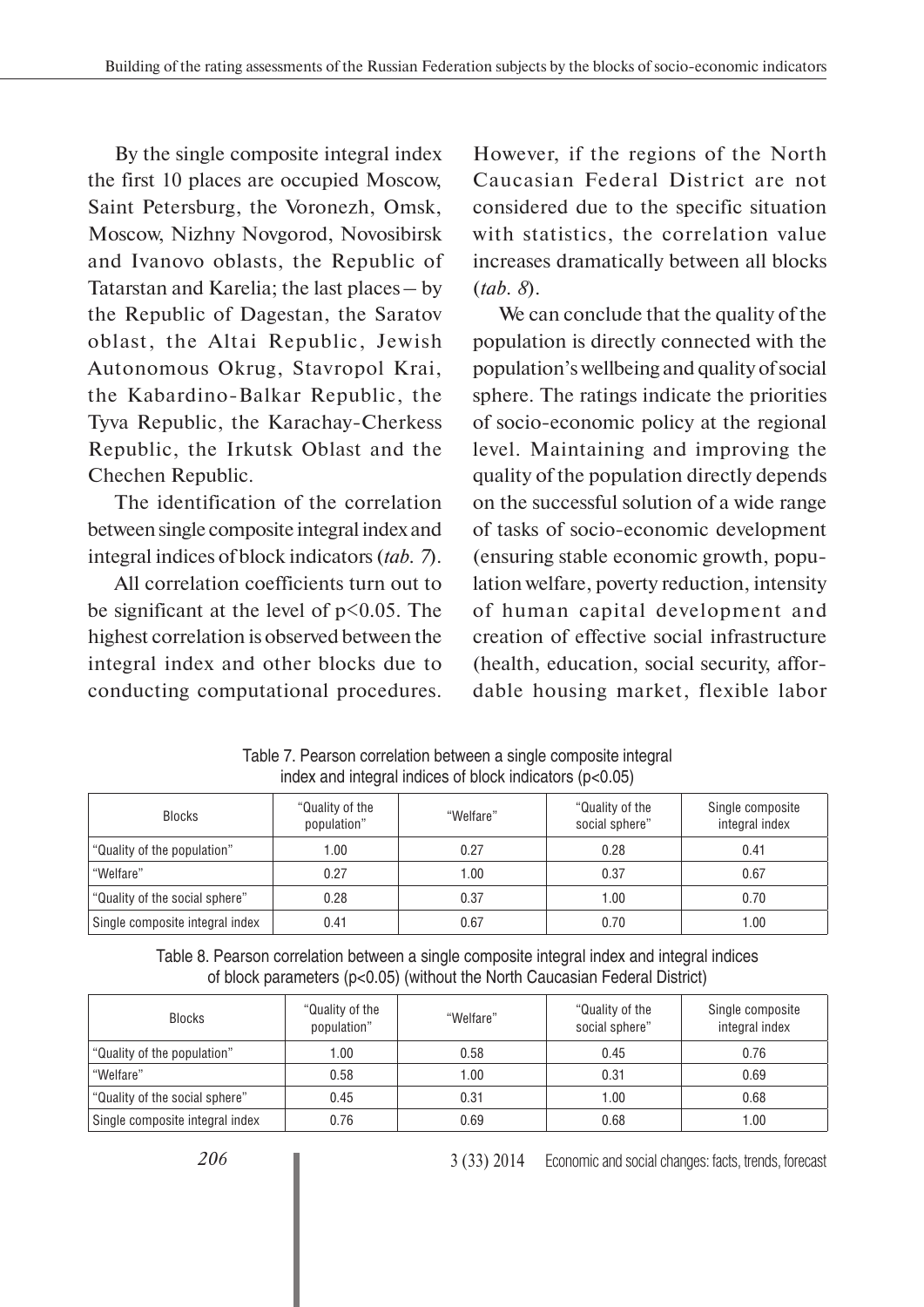market, improvement of sanitary and epidemiological situation, etc.). The measures to improve the demographic situation should be comprehensive due to the reorientation of target programs to the solution of demographic policy problems, taking into account regional specifics.

The conducted research and calculation results reveal such priority directions to improve health state of the population and stabilize demographic processes as socioeconomic methods, formation of healthy lifestyle, development of the health system, formation of moral and ethical values.

## **Sited works**

- 1. Aivazyan S.A. *Analysis of the Quality and Way of Life of the Population*. Moscow: Nauka, 2012. 432 p.
- 2. *Demographic Yearbook of Russia 2012: Statistical Digest*. Rosstat. Moscow, 2012. 525 p.
- 3. *Healthcare in Russia. 2011: Statistical Digest*. Moscow: Rosstat, 2011. 360 p.
- 4. Molchanova E.V., Kruchek M.M. Econometric Approach to the Building of Rating Assessments of the Territories (Case Study of the Republic of Karelia). *Economic Analysis: Theory and Practice*, 2014, no.3(354), pp. 56-64.
- 5. *The Regions of Russia. Socio-Economic Indicators. 2012: Statistical Digest*. Moscow: Rosstat, 2012. 999 p.
- 6. *The Rating of the Russian Federation Subjects by Socio-Economic Position. The Results of 2012*. Rating Agency "RIA Rating". Moscow, 2013.
- 7. *Rating of the Quality of Life in the Regions of the Russian Federation. The Results and Methods of Calculation*. Rating Agency "RIA Rating". Moscow, 2012.
- 8. Rimashevskaya N.M., Bochkareva V.K., Migranova L.A., Molchanova E.V., Toksanbaeva M.S. Human Potential of Russian Regions. *Population*, 2013, no.3, pp. 82-141.
- 9. Rimashevskaya N.M. Social Policy of Nation Preservation: Drastic Change of Negative Health Trend of the Russian Population. *Economic and Social Changes: Facts, Trends, Forecast*, 2010, no.4(12), pp. 48-61.
- 10. *Federal State Statistics Service*. Available at: http://www.gks.ru.

## **References**

- 11. Aivazyan S.A. *Analiz kachestva i obraza zhizni naseleniya* [Analysis of the Quality and Way of Life of the Population]. Moscow: Nauka, 2012. 432 p.
- 12. *Demograficheskii ezhegodnik Rossii 2012: stat. sb*. [Demographic Yearbook of Russia 2012: Statistical Digest]. Rosstat. Moscow, 2012. 525 p.
- 13. *Zdravookhranenie v Rossii. 2011: stat. sb*. [Healthcare in Russia. 2011: Statistical Digest]. Moscow: Rosstat, 2011. 360 p.
- 14. Molchanova E.V., Kruchek M.M. Ekonometricheskii podkhod k postroeniyu reitingovykh otsenok territorii (na primere Respubliki Kareliya) [Econometric Approach to the Building of Rating Assessments of the Territories (Case Study of the Republic of Karelia)]. *Ekonomicheskii analiz: teoriya i praktika* [Economic Analysis: Theory and Practice], 2014, no.3(354), pp. 56-64.

Economic and social changes: facts, trends, forecast 3 (33) 2014